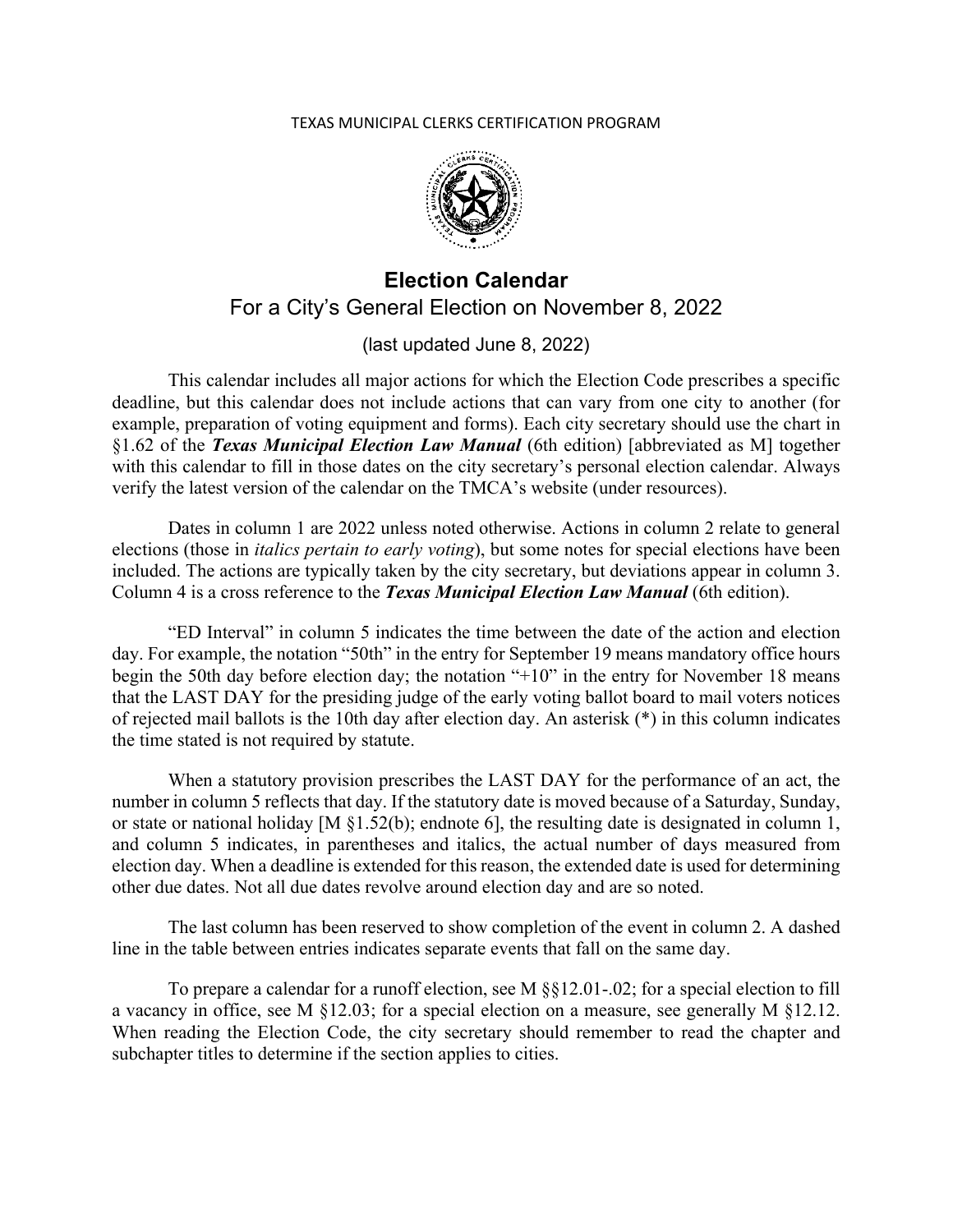| Date                            | <b>Action</b>                                                                                                                                                                                                                                                                                                                                                                                                            | By or With<br><b>Whom Taken</b>              | M §                                  | <b>ED</b><br><b>Interval</b>                 | ✔ |
|---------------------------------|--------------------------------------------------------------------------------------------------------------------------------------------------------------------------------------------------------------------------------------------------------------------------------------------------------------------------------------------------------------------------------------------------------------------------|----------------------------------------------|--------------------------------------|----------------------------------------------|---|
| Sat.<br>Jan. 1,<br>2022         | FIRST DAY for application for ballot by mail<br>(ABBM) or Federal Postcard Application<br>(FPCA). Note: The date does not move<br>despite the New Year's Day holiday.                                                                                                                                                                                                                                                    | <b>City Secretary</b><br>Voter               | 9.44(a)<br>9.45                      | 311th                                        |   |
| Thur.<br>June 23                | LAST DAY to post notice on bulletin board<br>of the filing period for the general election<br>(SOS Form 1-20).                                                                                                                                                                                                                                                                                                           | <b>City Secretary</b>                        | 2.13(d)                              | 138th<br>30 days<br>$b/4$ 1st<br>day to file |   |
| Fri.<br>July 1                  | Obtain a supply of the following forms:<br>candidate's application for a place on the<br>ballot, appointment of campaign treasurer<br>(candidate and specific-purpose<br>committee), report of contributions and<br>expenditures (candidate-officeholder and<br>specific-purpose committee), application<br>for mail ballot, and a set of administrative<br>forms. Note: Set up schedule for ordering<br>precinct forms. | <b>City Secretary</b>                        | 5.31                                 | *130th                                       |   |
| July 1<br>to<br>Fri.<br>July 29 | Review M §1.62 for possible needed or<br>desired action: Steps 1 through 5 (revising<br>election precincts, designation polling<br>places, changing method of voting if<br>equipment is available but not adopted<br>for use or if acquisition of equipment by<br>city is desired, and contracting, if any) and<br>Step 12 (establishing or changing terms of<br>election judges).                                       | <b>City Secretary</b><br>and<br>City Council | 1.62<br>5.42<br>5.21<br>5.11<br>7.42 | *130th<br>thru<br>*102nd                     |   |
| Fri.<br>July 15                 | LAST DAY for timely filing of semi-annual<br>report of contributions and expenditures.                                                                                                                                                                                                                                                                                                                                   | <b>City Secretary</b>                        | 3.12(b)<br>3.16                      | July 15                                      |   |
| Sat.<br>July 23                 | FIRST DAY for filing application for place<br>on general election ballot. Note: Filing for<br>a general election may occur before the<br>election is ordered (as opposed to a<br>special election). Periods ends at 5:00<br>p.m., E Day -78 days, Mon., Aug. 22.                                                                                                                                                         | <b>City Secretary</b>                        | 2.13(a)                              | 108th<br>30 days<br>b/4 filing<br>deadline   |   |
| July 23                         | FIRST DAY for filing declaration of write-in<br>candidacy. Note: Period ends at 5:00 p.m.<br>E Day - 74, Fri., Aug. 22.                                                                                                                                                                                                                                                                                                  | <b>City Secretary</b>                        | 2.18(b)                              | 108th                                        |   |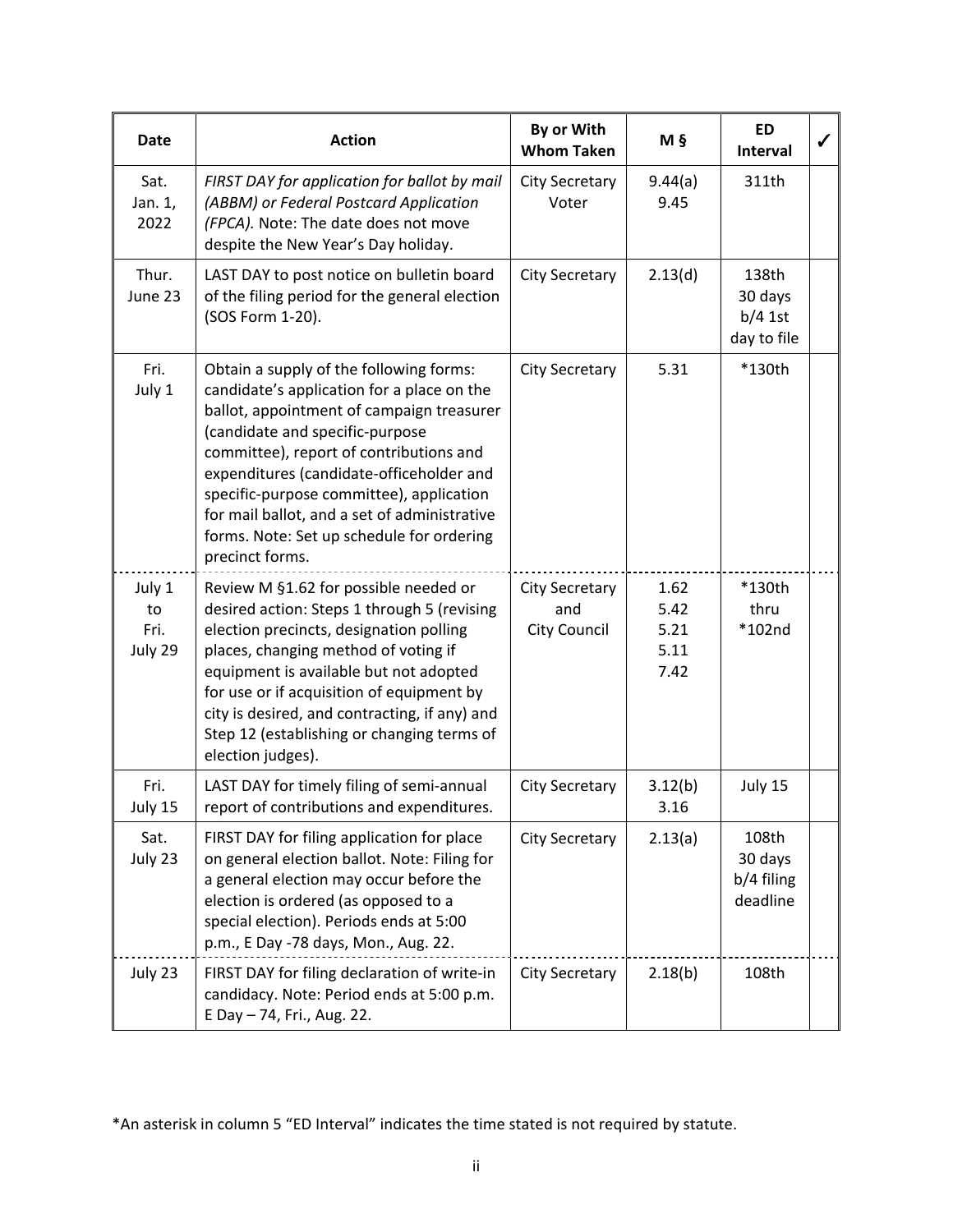| Date                                      | <b>Action</b>                                                                                                                                                                                                                                                                                                                                | By or With<br><b>Whom Taken</b> | Μ§                         | ED<br><b>Interval</b>                                                        |  |
|-------------------------------------------|----------------------------------------------------------------------------------------------------------------------------------------------------------------------------------------------------------------------------------------------------------------------------------------------------------------------------------------------|---------------------------------|----------------------------|------------------------------------------------------------------------------|--|
| Thur.<br>July 28<br>to<br>Mon.<br>Aug. 22 | Recommended period and statutory<br>deadline for ordering a general election.<br>Note: Sometimes the phrase "calling<br>election" is used. The deadline may be<br>different for a special election on a<br>measure. Home-rule cities see endnote 3.<br>Cities contracting should informally notify<br>their contracting partners.            | Mayor                           | 6.03                       | *103rd<br>thru<br>78th                                                       |  |
| Wed.<br>Aug. 10                           | LAST DAY for small city in small county to<br>provide secretary of state notice of intent<br>to use exception to accessibility<br>requirements or show undue burden if<br>required (SOS Form 13-4).                                                                                                                                          | <b>City Secretary</b>           | 5.25(c)(3)                 | 90th                                                                         |  |
| Fri.<br>Aug. 19<br>midnight               | Death and ballot preparation: If a<br>candidate dies on or before this date, the<br>City Secretary MUST remove the<br>candidate's name from ballot. Note: If a<br>candidate dies after this date but on or<br>before the filing deadline, see endnote 4.                                                                                     | <b>City Secretary</b>           | 6.23(c)                    | 81st<br>day $b/4$<br>the 2nd<br>day $b/4$<br>filing<br>deadline<br>(3rd day) |  |
| Mon.<br>Aug. 22                           | LAST DAY for ordering a general or special<br>election to fill a vacancy on the Nov.<br>uniform date in an even-numbered year.<br>Note: See endnote 2 for mock student<br>elections. Home-rule cities see endnote 3.                                                                                                                         | Mayor                           | 6.03<br>12.03(e)(2)        | 78th                                                                         |  |
| Aug. 22<br>5:00 p.m.                      | LAST DAY for filing application for place on<br>a general election ballot. Note: City<br>Secretary's office should stay open until<br>5:00 p.m. Mailed applications are filed on<br>receipt. For deceased candidates, see<br>endnote 4. If no candidate has filed by this<br>deadline, it is not extended in Nov. of<br>even-numbered years. | <b>City Secretary</b>           | 2.13(b)<br>2.14<br>6.23(c) | 78th                                                                         |  |
| Aug. 22                                   | Recommended last day for notice<br>designating election precincts and polling<br>places.                                                                                                                                                                                                                                                     | <b>City Council</b>             | 5.42(d)                    | *78th                                                                        |  |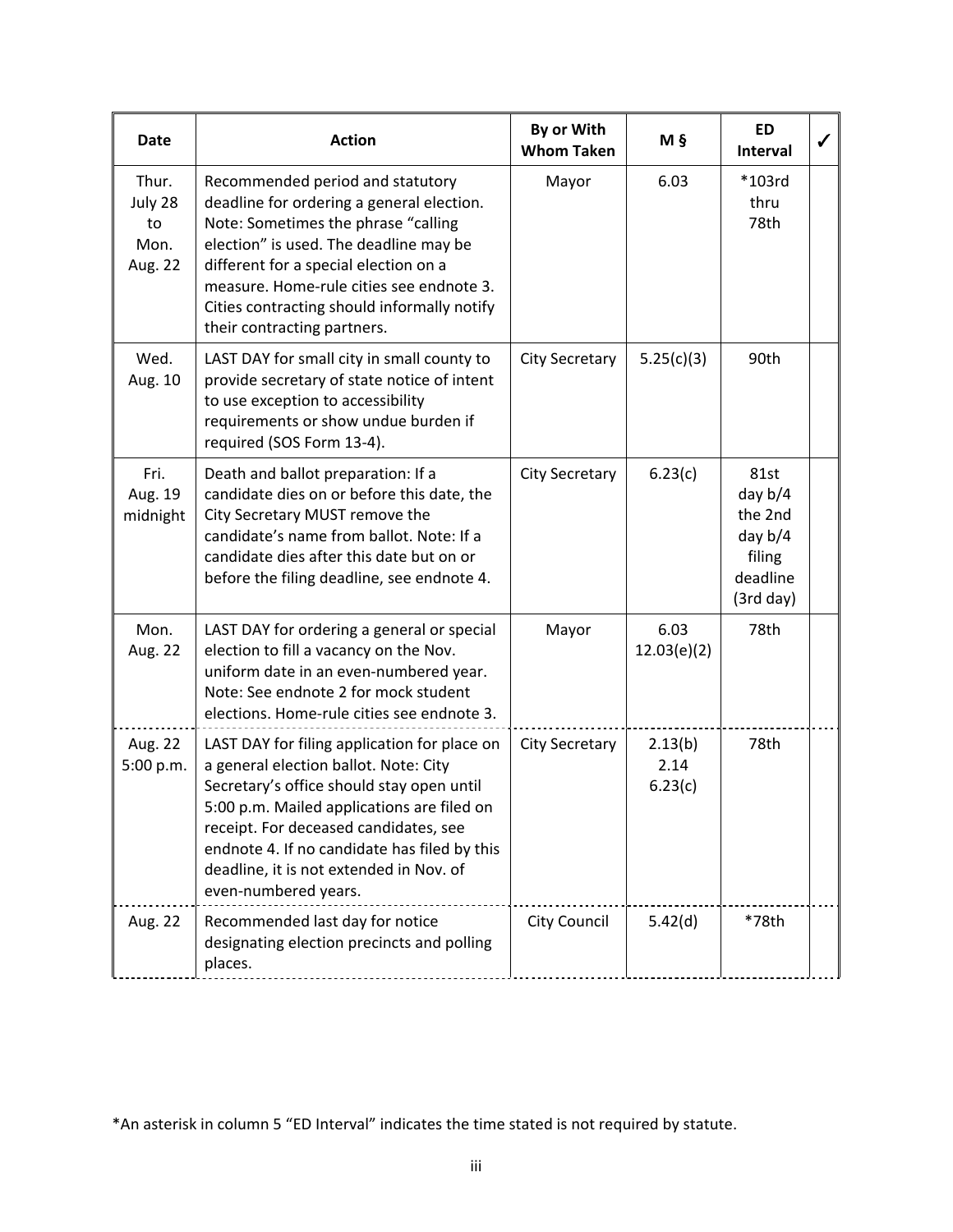| <b>Date</b>                               | <b>Action</b>                                                                                                                                                                                                                                                                                                                                    | By or With<br><b>Whom Taken</b> | Μ§                      | <b>ED</b><br>Interval    |  |
|-------------------------------------------|--------------------------------------------------------------------------------------------------------------------------------------------------------------------------------------------------------------------------------------------------------------------------------------------------------------------------------------------------|---------------------------------|-------------------------|--------------------------|--|
| Aug. 22                                   | Recommended first day to provide 4-day<br>notice of drawing to candidate. Note: Only<br>written notice by mail is required 4 days<br>before the drawing, but phone or email<br>notice should follow the same timeline.<br>Public notice must be posted (SOS Form<br>3-2) 72 hours before date of drawing.                                        | <b>City Secretary</b>           | 6.22(a)(2)              | *78th                    |  |
| Thur.<br>Aug. 25<br>6:00 p.m.             | LAST DAY to file an application for place<br>on the ballot in a special election to fill a<br>vacancy. Note: This deadline only applies<br>to a Nov. election in an even-numbered<br>year. City Secretary's office should stay<br>open until 6:00 p.m. Mailed applications<br>are filed upon receipt. For deceased<br>candidates, see endnote 4. | <b>City Secretary</b>           | 12.03(f)                | 75th                     |  |
| Aug. 25                                   | Recommended first day for preliminary<br>work to appoint election judges.                                                                                                                                                                                                                                                                        | <b>City Secretary</b>           | 7.01                    | *75th                    |  |
| Aug. 25                                   | Recommended first day to post public's<br>72-hour notice of drawing for order of<br>names on ballot (SOS Form 3-2).                                                                                                                                                                                                                              | City Secretary                  | 6.22(a)(1)              | *75th                    |  |
| Fri.<br>Aug. 26<br>5:00 p.m.              | LAST DAY for a write-in candidate to<br>declare candidacy in a general or special<br>election on uniform date. Note: Must be<br>received by 5:00 p.m. Mailed applications<br>are filed upon receipt. For deceased<br>candidates, see endnote 4.                                                                                                  | <b>City Secretary</b>           | 2.18(b)<br>2.18(c)      | 74th                     |  |
| Sat.<br>Aug. 27                           | Recommended date to deliver the<br>certification of unopposed candidates to<br>city council if a candidate does not have<br>an opponent in an election considered to<br>be a separate election (SOS Form 12-1).<br>Note: EC §1.006 does not apply to<br>recommended deadlines.                                                                   | <b>City Secretary</b>           | 6.12                    | $*73rd$                  |  |
| Sun.<br>Aug. 28<br>to<br>Thur.<br>Sept. 1 | Recommended period to conduct drawing<br>for order of names on ballot, prepare<br>ballot format, and send it to the printer.<br>Note: EC §1.006 does not apply to<br>recommended deadlines.                                                                                                                                                      | <b>City Secretary</b>           | 6.22(b)<br>6.25<br>6.26 | $*72nd$<br>thru<br>*68th |  |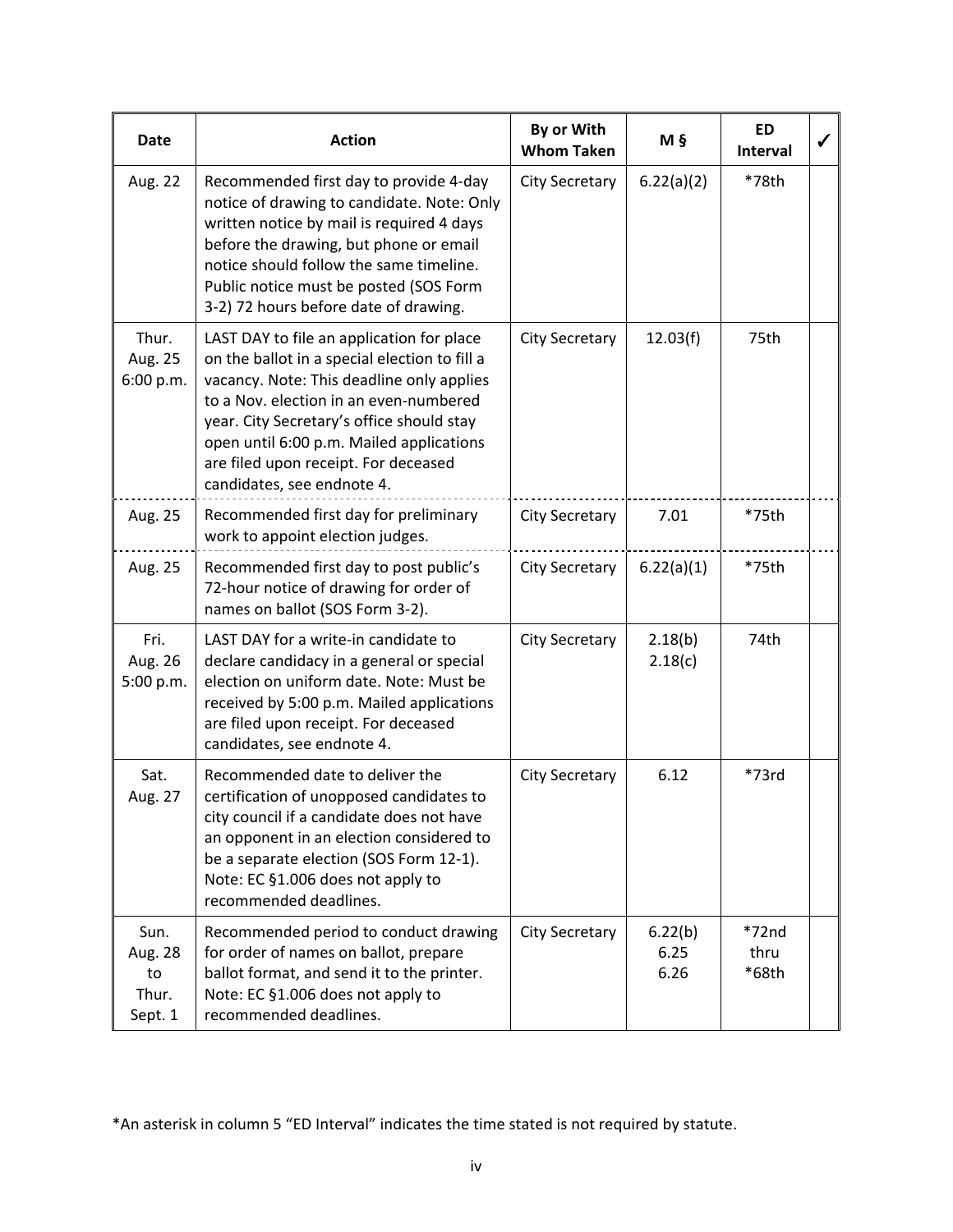| <b>Date</b>          | <b>Action</b>                                                                                                                                                                                                                                                                                                                                                                                                                                                                                                                                                    | By or With<br><b>Whom Taken</b> | Μ§                 | <b>ED</b><br><b>Interval</b>                          |  |
|----------------------|------------------------------------------------------------------------------------------------------------------------------------------------------------------------------------------------------------------------------------------------------------------------------------------------------------------------------------------------------------------------------------------------------------------------------------------------------------------------------------------------------------------------------------------------------------------|---------------------------------|--------------------|-------------------------------------------------------|--|
| Mon.<br>Aug. 29      | Recommended first day to cancel (SOS<br>Form 12-2). Note: Unopposed races must<br>be cancelled.                                                                                                                                                                                                                                                                                                                                                                                                                                                                  | <b>City Council</b>             | 6.13               | $*71st$                                               |  |
| Aug. 29<br>5:00 p.m. | LAST DAY for filing application for place on<br>ballot if a candidate died after Aug. 19 but<br>on or before the Aug. 22 filing deadline<br>and the City Secretary chose to remove<br>the candidate's name from the ballot.<br>Note: See endnote 4. Because the<br>deadline falls on Sat., it moves to Mon.                                                                                                                                                                                                                                                      | <b>City Secretary</b>           | 2.32               | 73rd<br>(71st)<br>5th day<br>after filing<br>deadline |  |
| Aug. 29<br>5:00 p.m. | LAST DAY for a ballot or write-in candidate<br>in the general election to submit a<br>certificate of withdrawal (SOS Form 2-33)<br>and have name omitted from the ballot.<br>Note: City Secretary's office should stay<br>open until 5:00 p.m. A mailed certificate is<br>filed when received. EXCEPTION: A<br>withdrawal submitted after this date is<br>valid if it is submitted before the ballots<br>are prepared AND if the public notice of<br>the logic and accuracy test has not been<br>published. EC §1.006 does not apply to<br>withdrawal deadlines. | <b>City Secretary</b>           | 2.31(b)<br>2.31(c) | 71st                                                  |  |
| Aug. 29<br>5:00 p.m. | LAST DAY that a declaration of ineligibility<br>causes omission of candidate's name from<br>ballot in general election. Note: City<br>Secretary's office should stay open until<br>5:00 p.m.                                                                                                                                                                                                                                                                                                                                                                     | <b>City Secretary</b>           | 2.33(d)            | 71st                                                  |  |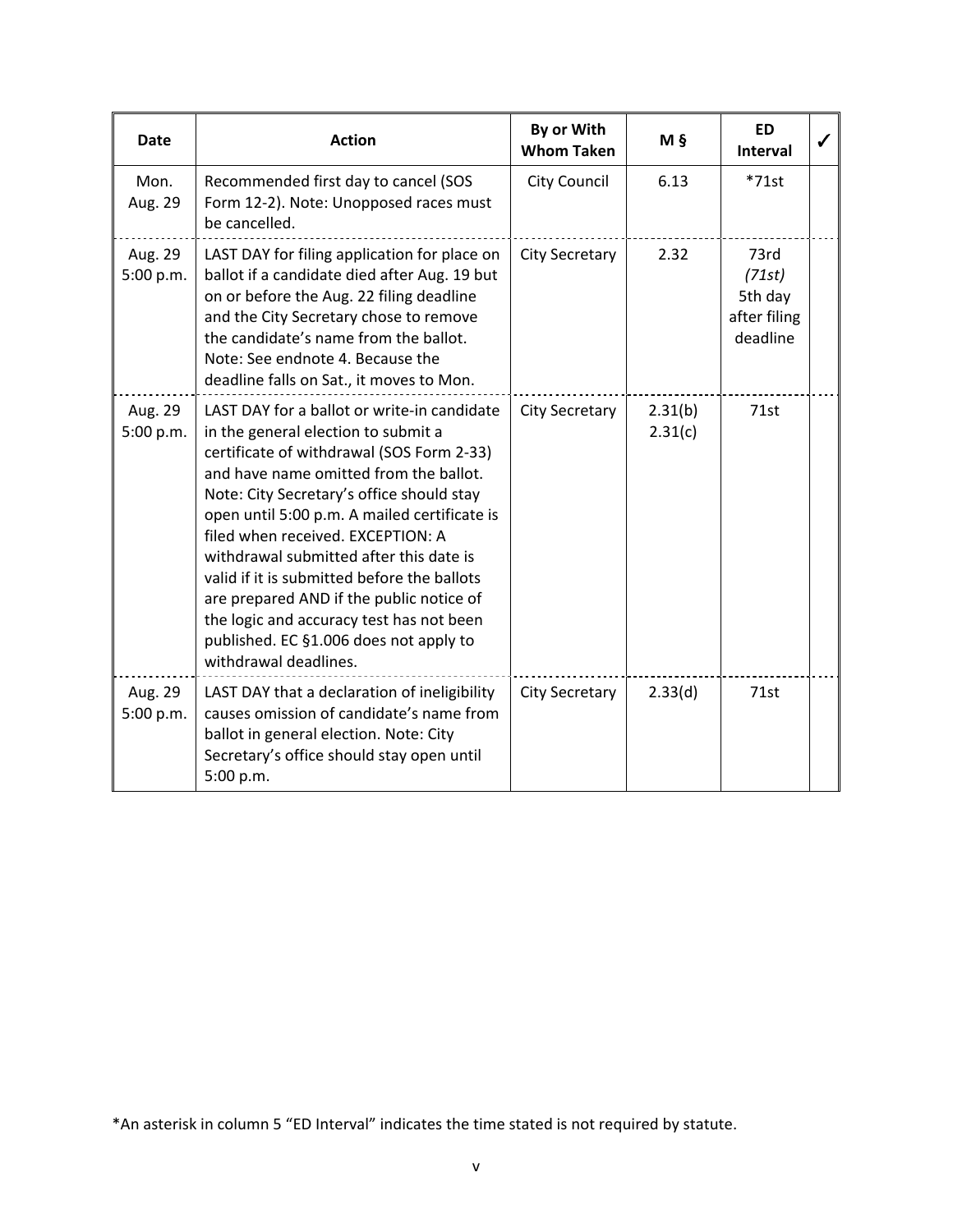| <b>Date</b>                                 | <b>Action</b>                                                                                                                                                                                                                                                                                                                                                                                                                                                                                                                 | By or With<br><b>Whom Taken</b>            | Μ§                                         | <b>ED</b><br><b>Interval</b> | J |
|---------------------------------------------|-------------------------------------------------------------------------------------------------------------------------------------------------------------------------------------------------------------------------------------------------------------------------------------------------------------------------------------------------------------------------------------------------------------------------------------------------------------------------------------------------------------------------------|--------------------------------------------|--------------------------------------------|------------------------------|---|
| Fri.<br>Sept. 9<br>to<br>Tues.<br>Nov. 8    | Period the Texas Ethics Commission will<br>defer an investigation related to the Nov.<br>election.                                                                                                                                                                                                                                                                                                                                                                                                                            | <b>City Secretary</b><br><b>TEC</b>        | 3.01(b)(2)                                 | 60th<br>thru<br>E Day        |   |
| Sept. 9                                     | LAST DAY to deliver notice of the election<br>to the county clerk/elections<br>administrator and voter registrar of each<br>county where the city is located. Note:<br>The notice must identify the main early<br>voting place as such and include the early<br>voting clerk's mailing address, physical<br>address if different, fax, phone, email, and<br>website. This notice is not applicable if no<br>election is ordered or the election is<br>cancelled. This is not the publication<br>deadline or posting deadline. | <b>City Council</b><br>(City<br>Secretary) | 6.54(a)                                    | 60th                         |   |
| Sept. 9                                     | Recommended day to contact the county<br>clerk or elections administrator<br>concerning availability of the initial list of<br>voters who have submitted annual<br>applications for ballot by mail (ABBM).                                                                                                                                                                                                                                                                                                                    | <b>City Secretary</b>                      | 9.43                                       | *60th                        |   |
| Thur.<br>Sept. 15<br>to<br>Mon.<br>Sept. 26 | Recommended period for appointing<br>election judges plus members of the early<br>voting ballot board and signature<br>verification committee, if any. Note:<br>Home-rule cities see endnote 3.                                                                                                                                                                                                                                                                                                                               | Mayor<br><b>City Council</b>               | 7.42(a)(2)<br>$7.23 - .24$<br>$7.33 - .34$ | *54th<br>thru<br>*43rd       |   |
| Sun.<br>Sept. 18                            | Recommended date to print ballots that<br>have been prepared earlier. Note:<br>EC §1.006 does not apply to<br>recommended deadlines.                                                                                                                                                                                                                                                                                                                                                                                          | <b>City Secretary</b>                      | 6.25                                       | $*51st$                      |   |
| Mon.<br>Sept. 19                            | FIRST DAY for mandatory office hours.<br>Note: City Secretary must keep office<br>open for at least 3 hours a day during<br>regular office hours on regular business<br>days. Period ends E Day +40 days.                                                                                                                                                                                                                                                                                                                     | <b>City Secretary</b>                      | 6.80(a)                                    | 50th                         |   |
| Sept. 19                                    | LAST DAY for a challenge of a candidate<br>application based on form, content, and<br>procedure.                                                                                                                                                                                                                                                                                                                                                                                                                              | <b>City Secretary</b>                      | 2.16(d)                                    | 50th                         |   |

<sup>\*</sup>An asterisk in column 5 "ED Interval" indicates the time stated is not required by statute.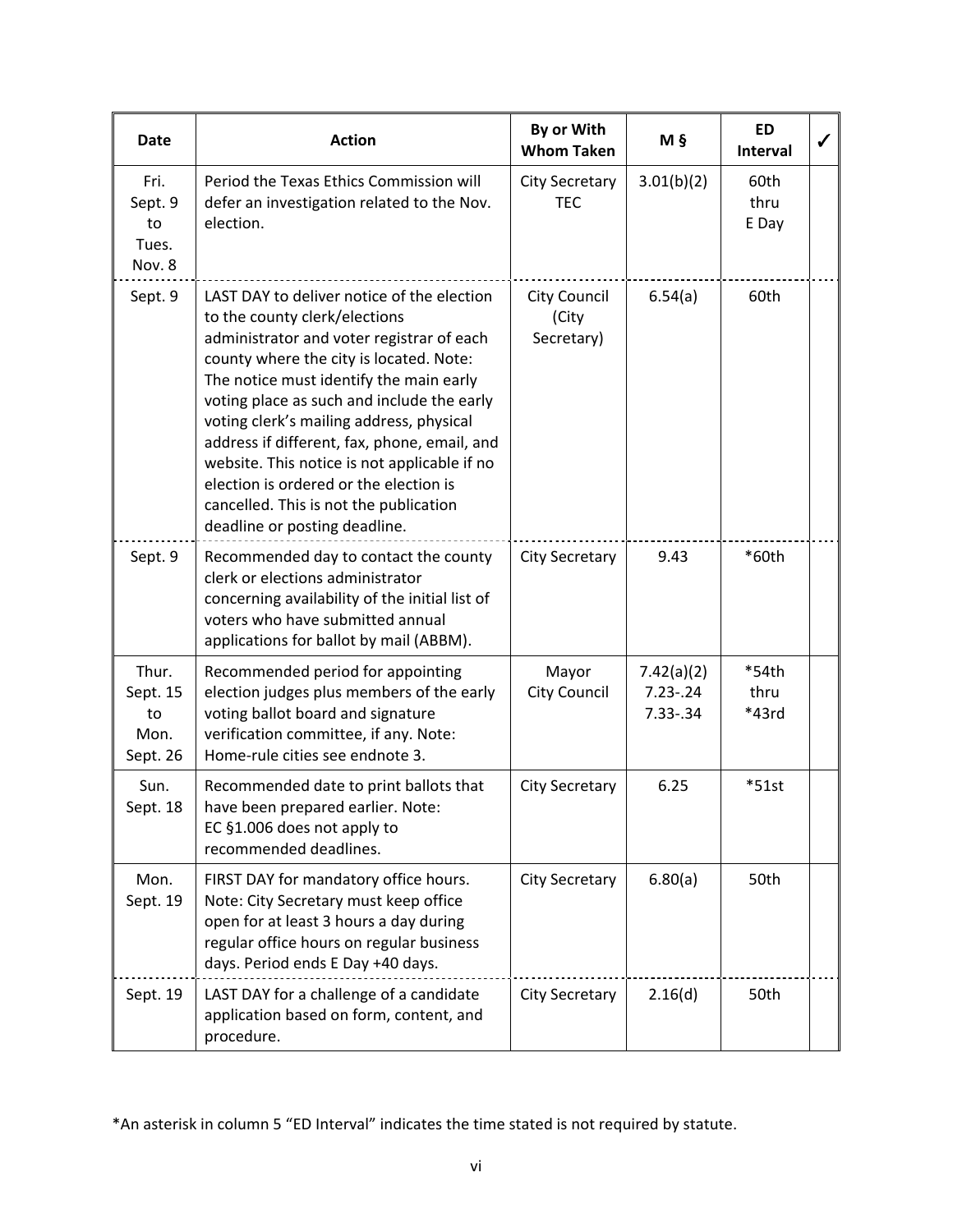| Date                                    | <b>Action</b>                                                                                                                                                                                                                                                                                                                                                                                                                                          | By or With<br><b>Whom Taken</b> | Μ§                      | <b>ED</b><br><b>Interval</b>   |  |
|-----------------------------------------|--------------------------------------------------------------------------------------------------------------------------------------------------------------------------------------------------------------------------------------------------------------------------------------------------------------------------------------------------------------------------------------------------------------------------------------------------------|---------------------------------|-------------------------|--------------------------------|--|
| Sat.<br>Sept. 24                        | LAST DAY to mail ballots to FCPA voters<br>and other voters who are eligible for early<br>voting because they are voting from<br>outside the United States. Note: If it is not<br>possible to mail these ballots by this<br>deadline, the City Secretary must notify<br>SOS within 24 hours. SOS does not apply<br>EC §1.006 to this deadline. Rosters must<br>be posted by 11:00 a.m. on the day after<br>the early voting clerk receives the ballot. | <b>City Secretary</b>           | 9.49(b)<br>9.81         | 45th<br>(44th)                 |  |
| Sun.<br>Oct. 9<br>to<br>Mon.<br>Oct. 31 | Period for publishing notice of election in<br>a newspaper. Note: Must be published at<br>least once. SOS does not apply EC §1.006<br>to publication deadlines. Publication<br>before Sat., Oct. 29 is recommended.<br>Home-rule cities see endnote 3.                                                                                                                                                                                                 | Mayor                           | 6.52(a)                 | 30th<br>thru<br>10th<br>$(+8)$ |  |
| Oct. 9                                  | Minimum 10th day to begin posting<br>continuous notice if signature verification<br>committee meets on first available date,<br>Oct. 19. Note: EC §1.006 does not apply.<br>The city council makes the appointments<br>not later than 5 days after the City<br>Secretary calls for appointment (SOS<br>Forms 5-52 & 5-53). Post notice of<br>appointment (SOS Form 5-55).                                                                              | <b>City Secretary</b>           | 6.70(a)<br>7.33<br>7.34 | 30th                           |  |
| Oct. 9                                  | Recommended last day to request voter<br>registrar to prepare lists of registered<br>voters and furnish statement of residence<br>forms to be used in conducting the<br>election. Note: EC §1.006 does not apply<br>to recommended deadlines.                                                                                                                                                                                                          | <b>City Secretary</b>           | 4.34(a)                 | *30th                          |  |
| Oct. 9                                  | Recommended day to begin posting the<br>notice of voting order priority on the city's<br>website (SOS Form 7-33). Note: EC §1.006<br>does not apply to recommended<br>deadlines.                                                                                                                                                                                                                                                                       | <b>City Secretary</b>           | 10.23(c)                | *30th                          |  |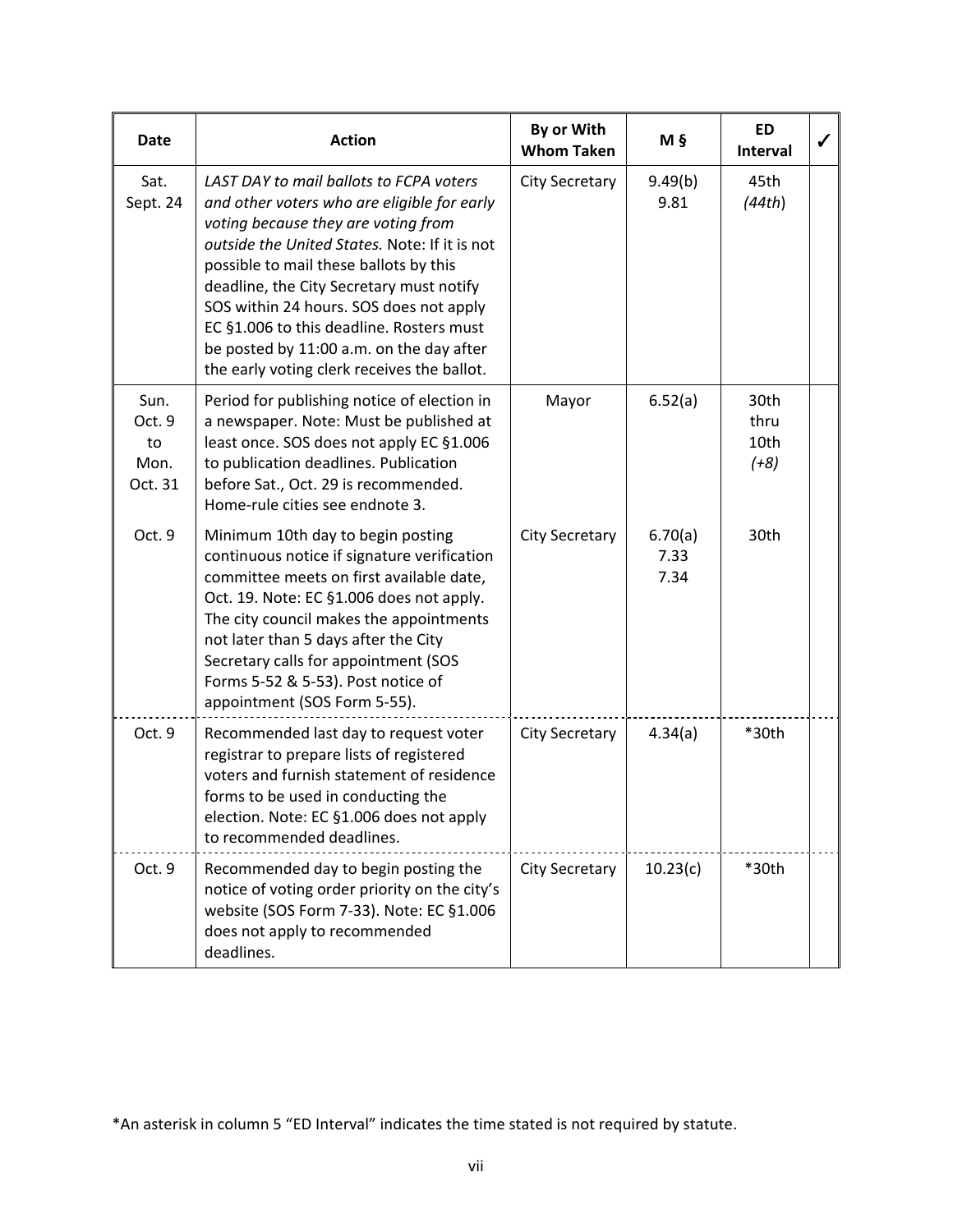| <b>Date</b>                                     | <b>Action</b>                                                                                                                                                                                                                                                                                                                                                                                                                                                                                                   | By or With<br><b>Whom Taken</b> | Μ§              | <b>ED</b><br><b>Interval</b> |  |
|-------------------------------------------------|-----------------------------------------------------------------------------------------------------------------------------------------------------------------------------------------------------------------------------------------------------------------------------------------------------------------------------------------------------------------------------------------------------------------------------------------------------------------------------------------------------------------|---------------------------------|-----------------|------------------------------|--|
| Tues.<br>Oct. 11<br>5:00 p.m.<br>or<br>midnight | LAST DAY for filing first report of campaign<br>contributions and expenditures by<br>opposed candidates and specific-purpose<br>committees supporting or opposing<br>opposed candidates by 5:00 p.m. or<br>midnight if filed electronically. Note: City<br>Secretary's office should stay open until<br>5:00 p.m. See endnote 5 for current<br>threshold dollar amounts. Because the<br>deadline falls on Sun., it moves to Tues.                                                                               | <b>City Secretary</b>           | 3.13(b)         | 30th<br>(28th)               |  |
| Oct. 11                                         | LAST DAY for submitting voter registration<br>application in time to vote at the election<br>or for requesting transfer of registration in<br>time to vote in new precinct not in the<br>same county and territory. Note: Because<br>the deadline falls on Sun. and Mon. is the<br>Columbus Day holiday, it moves to Tues.                                                                                                                                                                                      | Registrar                       | 4.07(f)         | 30th<br>(28th)               |  |
| Oct. 11                                         | LAST DAY to mail balloting materials for<br>early voting by mail to persons whose<br>applications were accepted before the<br>37th day. Note: If the application is<br>received the 37th day or after, the ballot<br>should be mailed within 7 days. In any<br>case, ballots should be mailed as soon as<br>possible. Because the deadline falls on<br>Sun. and Mon. is a holiday, it moves to<br>Tues. Rosters must be posted by<br>11:00 a.m. on the day after the early<br>voting clerk receives the ballot. | <b>City Secretary</b>           | 9.44(a)<br>9.81 | 30th<br>(28th)               |  |
| Tues.<br>Oct. 18<br>to<br>Tues.<br>Nov. 8       | LAST DAY for posting on the city's website<br>(1) notice of election on bulletin board<br>used for posting notices of city council<br>meetings, and (2) date, location of each<br>polling place, and each candidate and<br>measure on the ballot. Home-rule cities<br>see endnote 3.                                                                                                                                                                                                                            | <b>City Secretary</b>           | 6.52(b)         | 21st<br>thru<br>E Day        |  |
| Oct. 18<br>to<br>Tues.<br>Nov. 8                | For cities conducting bond elections,<br>additional posting requirements are due.<br>Note: Additional publishing requirements<br>also apply. Consult bond counsel.                                                                                                                                                                                                                                                                                                                                              | <b>City Secretary</b>           | 12.15(e)        | 21st<br>thru<br>E Day        |  |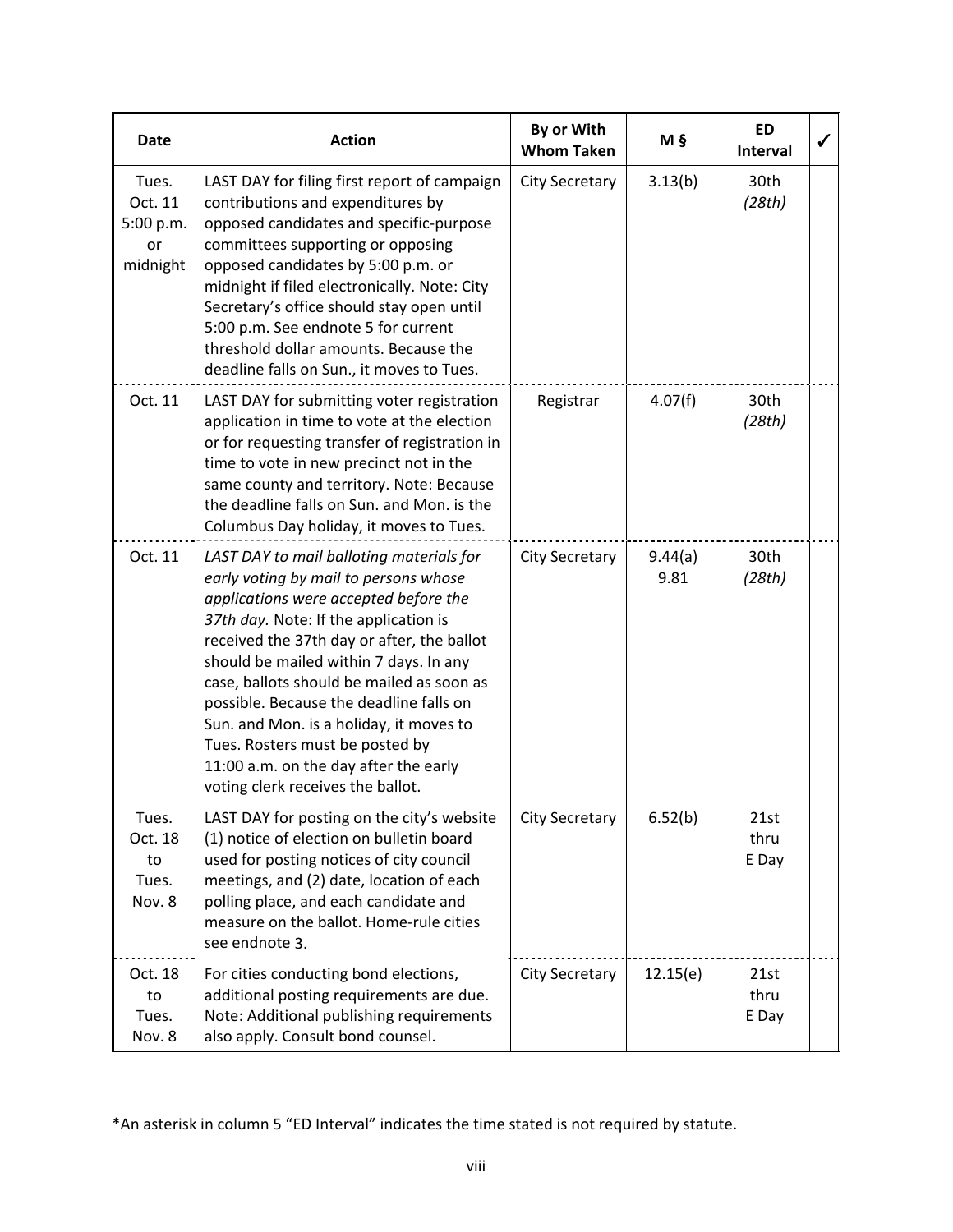| Date            | <b>Action</b>                                                                                                                                                                                                                                                                                                                                                                                    | By or With<br><b>Whom Taken</b> | $M_{\frac{5}{2}}$                   | <b>ED</b><br><b>Interval</b>                        |  |
|-----------------|--------------------------------------------------------------------------------------------------------------------------------------------------------------------------------------------------------------------------------------------------------------------------------------------------------------------------------------------------------------------------------------------------|---------------------------------|-------------------------------------|-----------------------------------------------------|--|
| Wed.<br>Oct. 19 | In Type B cities, LAST DAY to post notice of<br>election in 3 public places. Note: EC<br>§1.006 does not apply to this LGC<br>deadline.                                                                                                                                                                                                                                                          | <b>City Secretary</b>           | 6.52(b)(3)                          | 20th                                                |  |
| Oct. 19         | FIRST DAY a signature verification<br>committee (SVC) may begin work. Note:<br>EC §1.006 does not apply to the starting<br>date. See Oct. 9 for required posting.<br>EC §87.0271 requires SVC to inform voters<br>of certain defects in the carrier envelope<br>within 2 days of identification.                                                                                                 | <b>City Secretary</b>           | 6.70(a)<br>6.72                     | 20th                                                |  |
| Oct. 19         | LAST DAY for unregistered applicant to<br>submit a federal postcard application and<br>be eligible to vote a full ballot.                                                                                                                                                                                                                                                                        | <b>City Secretary</b>           | 9.61(b)<br>9.68(a)                  | 20th                                                |  |
| Oct. 19         | LAST DAY to begin posting continuous<br>notice of schedule for branch early voting<br>polling places (SOS Form 5-49).                                                                                                                                                                                                                                                                            | <b>City Secretary</b>           | 9.14(c)                             | 20th<br>5th day<br>before EV<br>in person<br>starts |  |
| Fri.<br>Oct. 21 | Recommended last day for publishing<br>notice of the test of automatic tabulating<br>and DRE equipment to be used in early<br>voting if the test is on Oct. 24. Note:<br>Notice for tabulating equipment must be<br>published 48 hours before date of test.<br>Notice for DRE equipment must be<br>published 48 hours before test begins.<br>Earlier testing of all equipment is<br>recommended. | <b>City Secretary</b>           | 6.63(d)(1)<br>6.63(d)(2)<br>6.64(c) | 18th                                                |  |
| Oct. 21         | LAST DAY early voting clerk, upon receipt<br>of defective early voting application, to<br>mail 2nd application with explanation of<br>defects and instructions.                                                                                                                                                                                                                                  | <b>City Secretary</b>           | 9.46(b)                             | 18th                                                |  |

<sup>\*</sup>An asterisk in column 5 "ED Interval" indicates the time stated is not required by statute.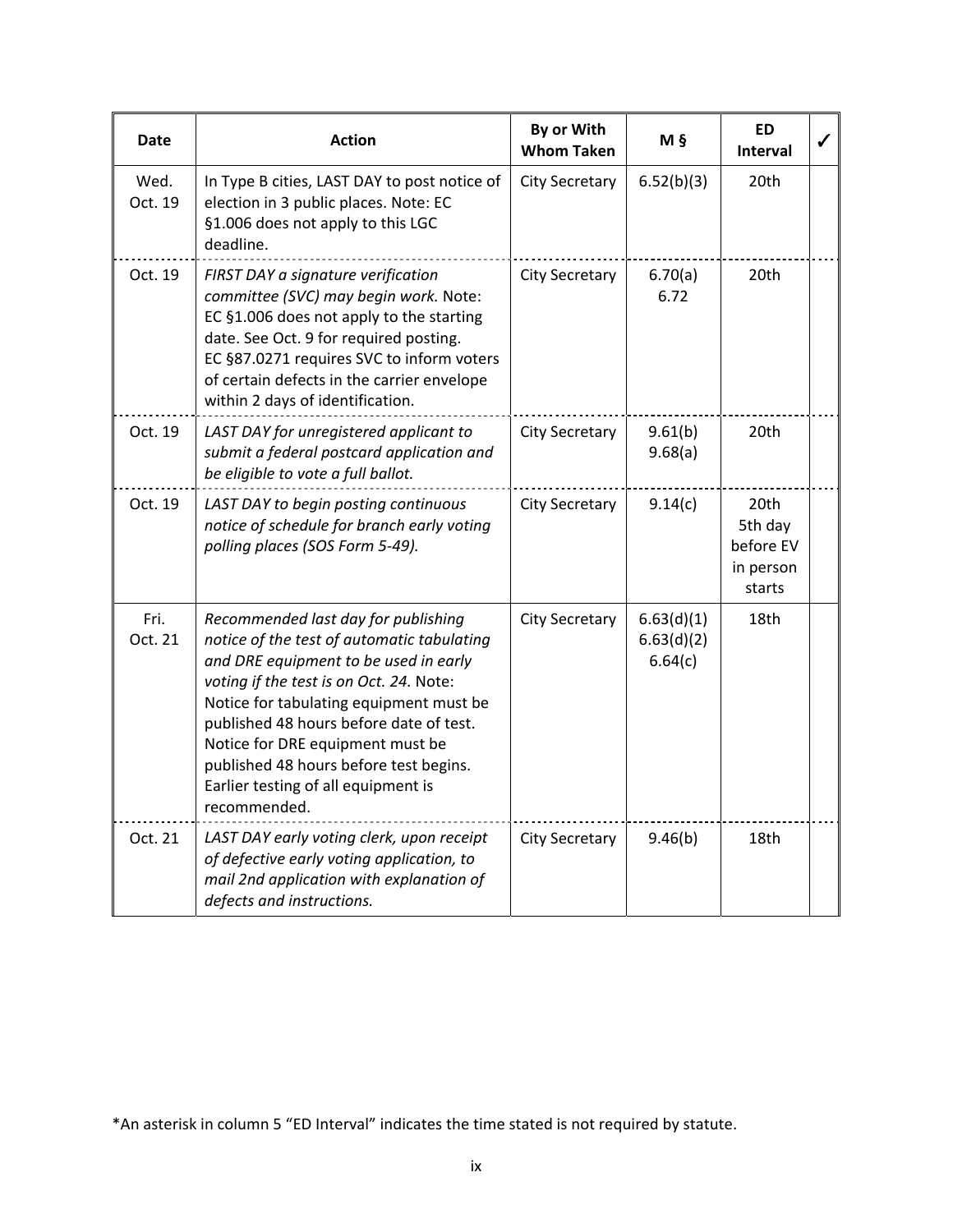| Date             | <b>Action</b>                                                                                                                                                                                                                                                                                                                                                                                                                                                                                                                                          | By or With<br><b>Whom Taken</b>                                     | M §                 | <b>ED</b><br><b>Interval</b>                                    |  |
|------------------|--------------------------------------------------------------------------------------------------------------------------------------------------------------------------------------------------------------------------------------------------------------------------------------------------------------------------------------------------------------------------------------------------------------------------------------------------------------------------------------------------------------------------------------------------------|---------------------------------------------------------------------|---------------------|-----------------------------------------------------------------|--|
| Oct. 24          | FIRST DAY for early voting by personal<br>appearance. Note: Because the deadline<br>falls on Sat., it moves to Mon. Rosters<br>must be posted by 11:00 a.m. on the day<br>after voting. Period ends E Day - 4 days. If<br>voting will be conducted on a Sat. or Sun.,<br>notice of same must be posted at least<br>72 hours before such voting begins.                                                                                                                                                                                                 | <b>City Secretary</b>                                               | 9.14                | 17th<br>(15th)                                                  |  |
| Oct. 24          | LAST DAY for conducting first test of<br>automatic tabulating and DRE equipment<br>to be used for early voting. Notice for<br>tabulating equipment must be published<br>48 hours before date of test. Notice for<br>DRE equipment must be published<br>48 hours before test begins.                                                                                                                                                                                                                                                                    | <b>City Secretary</b>                                               | 6.63(d)<br>6.64(c)  | 15th                                                            |  |
| Oct. 24          | LAST DAY for notifying judges of duty to<br>hold the election.                                                                                                                                                                                                                                                                                                                                                                                                                                                                                         | Mayor                                                               | 7.44(a)             | 15th                                                            |  |
| Oct. 24          | LAST DAY to challenge write-in candidate<br>for form, content, and procedure.                                                                                                                                                                                                                                                                                                                                                                                                                                                                          | <b>City Secretary</b>                                               | 2.18(f)             | 15th                                                            |  |
| Wed.<br>Oct. 26  | FIRST DAY a city holding a joint election<br>with a county with a population of<br>100,000 or more may convene the EVBB to<br>process mail ballots. Note: 24-hour notice<br>must be posted for each delivery of voting<br>materials made before election day. The<br>board may process the materials but may<br>not count ballots until after the end of<br>early voting by personal appearance. The<br>board must provide notice of opportunity<br>to cure certain defects in the carrier<br>envelope within 2 days of identifying the<br>deficiency. | <b>City Secretary</b><br><b>Early Voting</b><br><b>Ballot Board</b> | 9.57(a)(2)<br>10.03 | 13th<br>9th day<br>$b/4$ end<br>of early<br>voting in<br>person |  |
| Thur.<br>Oct. 27 | FIRST DAY for new illness or disability to<br>qualify for allowing application for late<br>(emergency) early voting. Note: While the<br>illness or disability occurs on or after this<br>date, the application cannot be submitted<br>until the day after early voting by personal<br>appearance ends.                                                                                                                                                                                                                                                 | Voter                                                               | 9.72(a)             | 12th                                                            |  |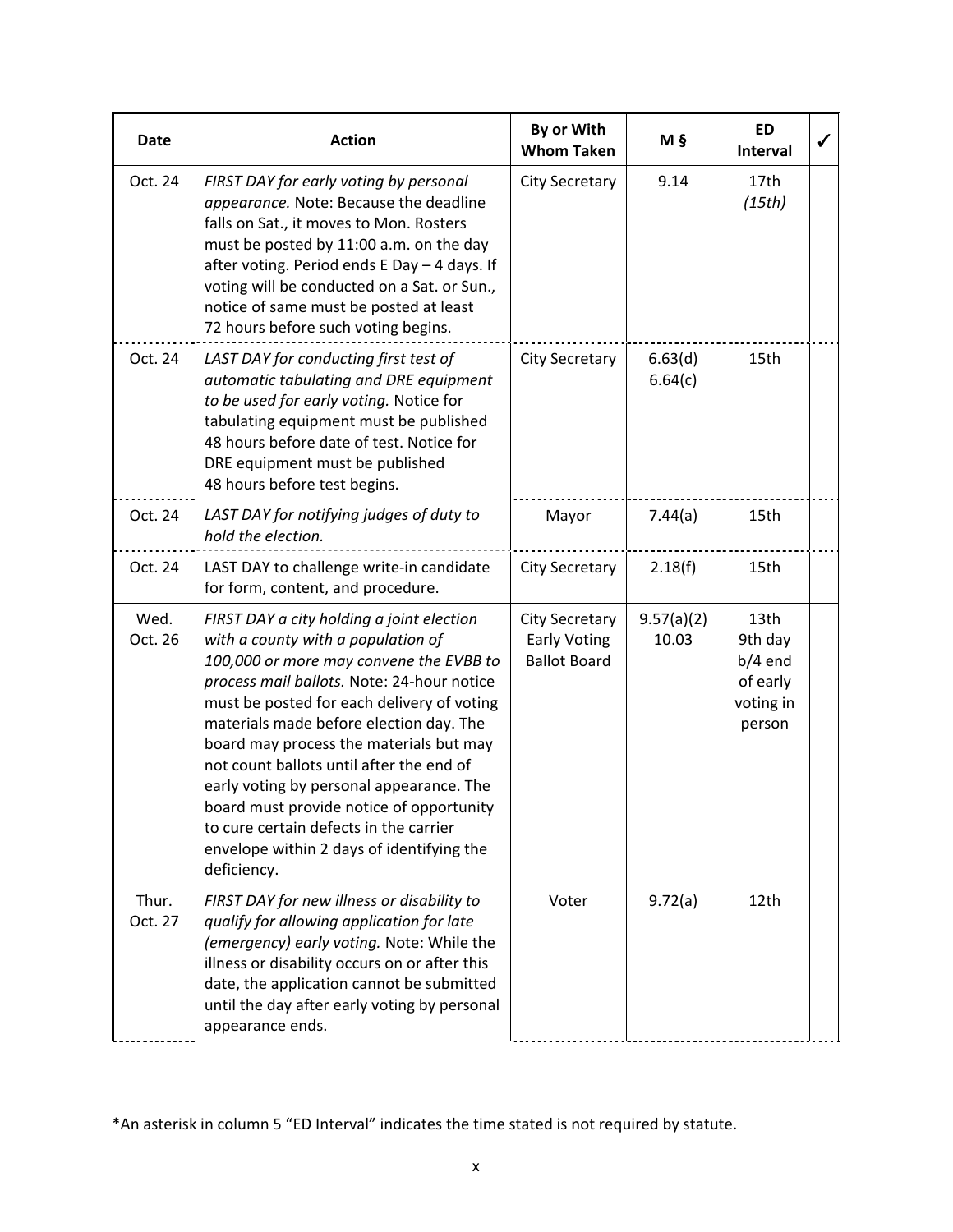| <b>Date</b>                                                    | <b>Action</b>                                                                                                                                                                                                                                                                                                                                                  | By or With<br><b>Whom Taken</b> | M §                   | <b>ED</b><br>Interval        |  |
|----------------------------------------------------------------|----------------------------------------------------------------------------------------------------------------------------------------------------------------------------------------------------------------------------------------------------------------------------------------------------------------------------------------------------------------|---------------------------------|-----------------------|------------------------------|--|
| Oct. 27<br>to<br>Mon.<br>Oct. 31                               | Possible period for posting notice<br>amending notice of branch early voting<br>polling places after early voting by<br>personal appearance starts. Note: Because<br>the deadline falls on Sun., it moves to<br>Mon.                                                                                                                                           | <b>City Secretary</b>           | 9.14(d)               | 12th<br>thru<br>9th<br>(8th) |  |
| Fri.<br>Oct. 28<br>later of<br>noon or<br>close of<br>business | LAST DAY to accept application for a ballot<br>to be voted by mail, by 12 noon or close of<br>business, whichever is later. Note: If the<br>deadline falls on a Sat., Sun., or legal<br>holiday, then personal delivery must be<br>the first regular business day preceding<br>that day. Originals are due 4 days after fax<br>or email (except emailed FCPA). | <b>City Secretary</b>           | 9.44(b)(1)<br>9.68(a) | 11th                         |  |
| Oct. 28                                                        | LAST DAY to accept an FPCA from a<br>registered voter.                                                                                                                                                                                                                                                                                                         | <b>City Secretary</b>           | 9.61<br>9.68(a, c)    | 11th                         |  |
| Mon.<br>Oct. 31                                                | LAST DAY for publication of notice of<br>election. Note: SOS does not apply EC<br>§1.006 to publication deadlines.<br>Publication before Sat., Oct. 29 is<br>recommended. Home-rule cities see<br>endnote 3.                                                                                                                                                   | Mayor                           | 6.52(a)               | 10th                         |  |
| Oct. 31                                                        | LAST DAY for filing second report of<br>campaign contributions and expenditures<br>by 5:00 p.m. or midnight if filing<br>electronically. Note: See endnote 5.                                                                                                                                                                                                  | <b>City Secretary</b>           | 3.13(c)               | 8th                          |  |
| Oct. 31                                                        | LAST DAY for early voting clerk to receive<br>mailed ABBM when voter submitted ABBM<br>via email or fax on the deadline of Oct. 28<br>(11 days before election day).                                                                                                                                                                                           | <b>City Secretary</b>           | 9.45(c)<br>9.68(a)    | 8th                          |  |
| Thur.<br>Nov. 3                                                | FIRST DAY for death in family to qualify for<br>late (emergency) early voting. Note: While<br>the death occurs on or after the day<br>before the last day of early voting by<br>personal appearance, the application<br>cannot be submitted until the day after<br>early voting by personal appearance ends.                                                   | <b>City Secretary</b>           | 9.73(a)               | 5th                          |  |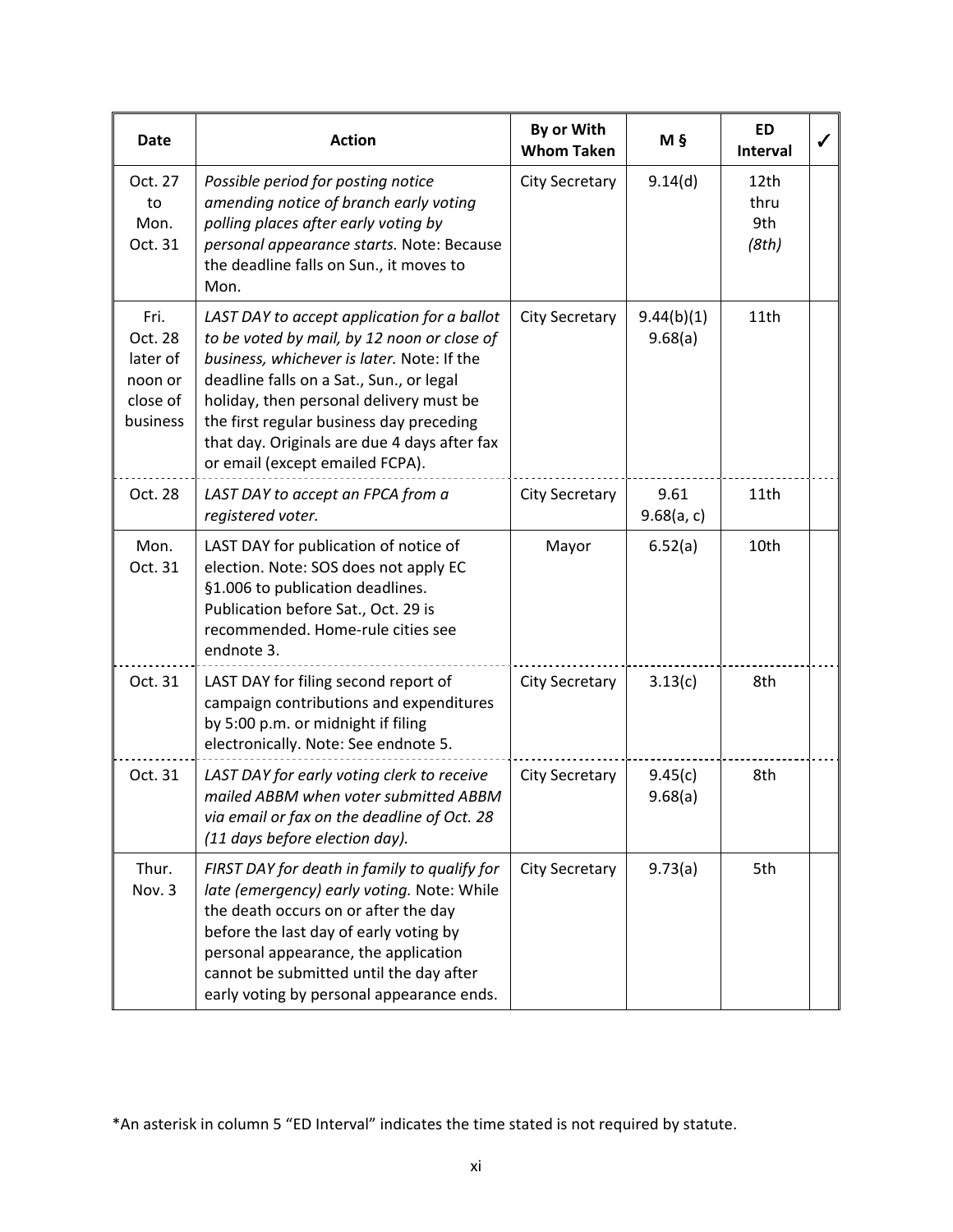| Date                            | <b>Action</b>                                                                                                                                                                                                                                                                                                                                                                                                                                                                                                                                                                                             | By or With<br><b>Whom Taken</b>                                     | M §                      | <b>ED</b><br>Interval            | ✔ |
|---------------------------------|-----------------------------------------------------------------------------------------------------------------------------------------------------------------------------------------------------------------------------------------------------------------------------------------------------------------------------------------------------------------------------------------------------------------------------------------------------------------------------------------------------------------------------------------------------------------------------------------------------------|---------------------------------------------------------------------|--------------------------|----------------------------------|---|
| Fri.<br>Nov. 4                  | LAST DAY of regular early voting by<br>personal appearance.                                                                                                                                                                                                                                                                                                                                                                                                                                                                                                                                               | <b>City Secretary</b>                                               | 9.11(b)                  | 4th                              |   |
| Nov. 4<br>to<br>Tues.<br>Nov. 8 | Once early voting by personal appearance<br>is over until 7:00 p.m. on election day,<br>early voting materials may be delivered to<br>the EVBB for qualifying purposes if paper<br>ballots are used or if automatically<br>tabulated ballots are used at a central<br>counting station. Note: Ballots may not be<br>counted until election day unless the<br>election is held jointly with a county of<br>100,000 or more. Post notice of delivery<br>continuously 24 hours before each<br>delivery. Ensure that the counting<br>equipment has been tested at least<br>48 hours before tabulation begins. | <b>City Secretary</b><br><b>Early Voting</b><br><b>Ballot Board</b> | 9.57(a)(1)<br>9.57(a)(3) | 4th<br>thru<br>close of<br>polls |   |
| Nov. 4                          | FIRST DAY the EVBB may begin counting<br>ballots in an election held jointly with a<br>county having a population of 100,000 or<br>more.                                                                                                                                                                                                                                                                                                                                                                                                                                                                  | <b>Early Voting</b><br><b>Ballot Board</b>                          | 9.57(a)(2)<br>9.57(f)(1) | 4th                              |   |
| Sat.<br>Nov. 5                  | LAST DAY to receive in the mail an<br>application to cancel mail ballot. Note:<br>SOS does not apply EC §1.006.                                                                                                                                                                                                                                                                                                                                                                                                                                                                                           | <b>City Secretary</b>                                               | 9.54(a)(1)               | 3rd                              |   |
| Nov. 5                          | LAST DAY for conducting first test of<br>automatic tabulating or DRE equipment to<br>be used at a polling place (at least 48<br>hours before used for counting on election<br>day). Note: To assure 48 hours before<br>7:00 a.m. of election day, test must be by<br>3rd day. Notice for tabulating equipment<br>must be published 48 hours before date of<br>test. Notice for DRE equipment must be<br>published 48 hours before test begins.                                                                                                                                                            | <b>City Secretary</b>                                               | 6.64(b, c)<br>6.63(d)    | 3rd                              |   |
| Nov. 5<br>to<br>Mon.<br>Nov. 7  | Period to apply for late (emergency) early<br>voting because of death in family Nov. 3 or<br>later. Note: Requires absence from county<br>on election day. Period ends the day<br>before election day.                                                                                                                                                                                                                                                                                                                                                                                                    | <b>City Secretary</b>                                               | 9.73(a)                  | 3rd<br>to<br>1st                 |   |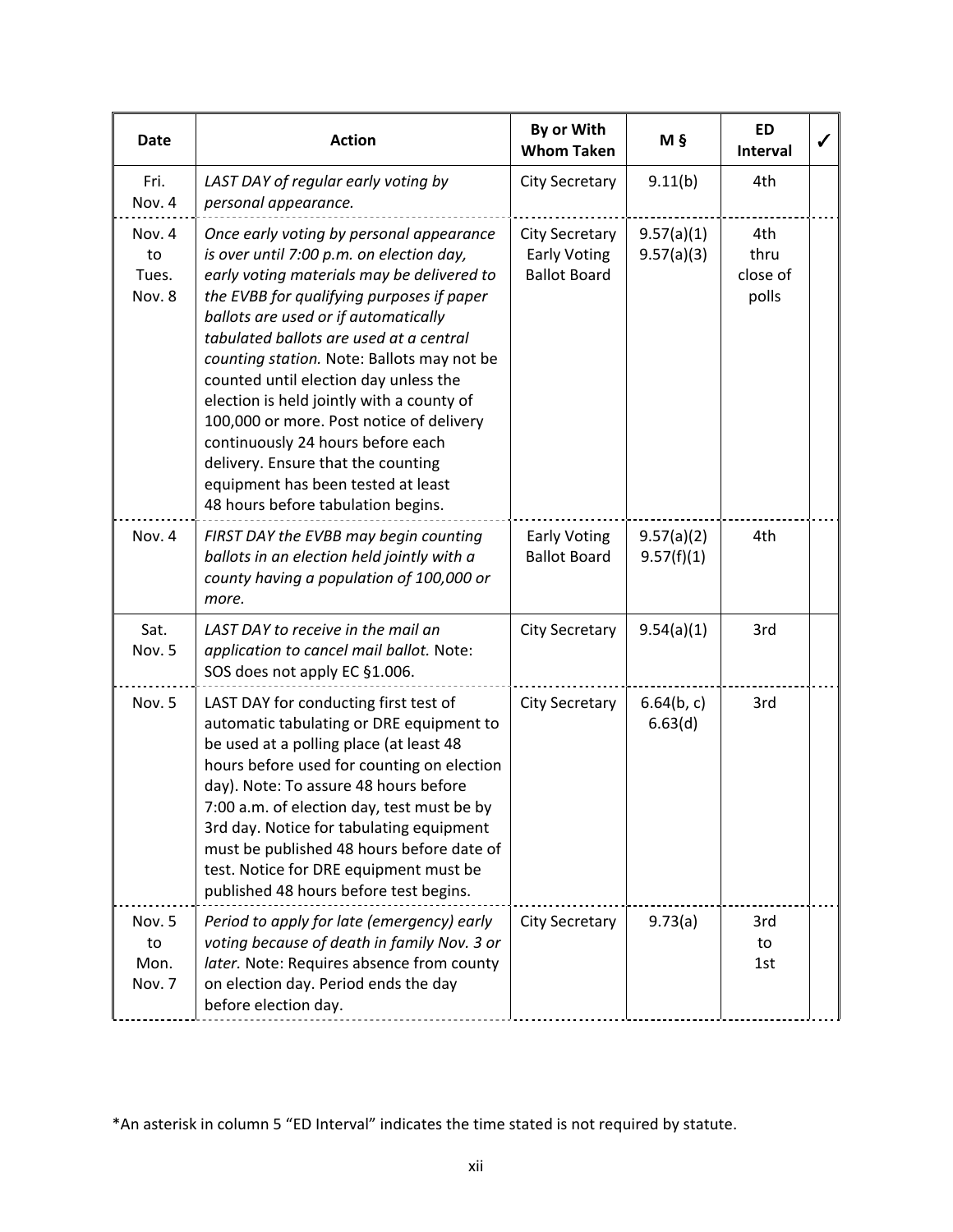| <b>Date</b>                                  | <b>Action</b>                                                                                                                                                                                                                                                                                                                                                      | By or With<br><b>Whom Taken</b> | M §                              | <b>ED</b><br>Interval              |  |
|----------------------------------------------|--------------------------------------------------------------------------------------------------------------------------------------------------------------------------------------------------------------------------------------------------------------------------------------------------------------------------------------------------------------------|---------------------------------|----------------------------------|------------------------------------|--|
| Nov. 5<br>to<br>Tues.<br>Nov. 8<br>5:00 p.m. | Period to apply for late (emergency) early<br>voting because of illness or disability<br>originating on or after Oct. 27. Note:<br>Application deadline ends at 5:00 p.m.,<br>but ballot can be returned until 7:00 p.m.                                                                                                                                           | <b>City Secretary</b>           | 9.72(b)                          | 3rd<br>thru<br>E Day<br>5:00 p.m.  |  |
| Sun.<br>Nov. 6                               | LAST DAY for first test of automatic<br>tabulating equipment or DRE to be used<br>on election day. Note: The equipment<br>must be tested at least 48 hours before it<br>is used to count votes. Notice of the test<br>must be published at least 48 hours<br>before the test. SOS does not apply<br>EC §1.006 to this deadline. Earlier testing<br>is recommended. | <b>City Secretary</b>           | 6.63(d)(2)<br>6.64(b)<br>6.64(c) | 2 <sub>nd</sub>                    |  |
| Mon.<br>Nov. 7                               | LAST DAY to deliver precinct list of<br>registered voters, with the early voting<br>voters marked, to presiding judges and<br>recommended date for delivery of supplies<br>to presiding judges.                                                                                                                                                                    | <b>City Secretary</b>           | 9.82(e)                          | 1st                                |  |
| Nov. 7                                       | LAST DAY to apply (by close of business)<br>for and vote a ballot by personal<br>appearance due to death in immediate<br>family that occurred Nov. 3 or later.                                                                                                                                                                                                     | <b>City Secretary</b>           | 9.73(b)                          | 1st                                |  |
| Nov. 7                                       | One-year deadline to post certain<br>information on the city's website for the<br>next general election to be held on Nov. 7,<br>2023. Note: See endnote 1.                                                                                                                                                                                                        | <b>City Secretary</b>           | 2.13(d)(2)                       | next Nov.<br>election-<br>365 days |  |
| Nov. 7                                       | Recommended date for delivery of<br>equipment to polling places. Note: The<br>statutory deadline is 6:00 a.m. on election<br>day.                                                                                                                                                                                                                                  | <b>City Secretary</b>           | 6.65(b)                          | $*1st$                             |  |
| Nov. 7                                       | Recommended day to post notice of<br>council meeting to canvass the returns if<br>canvass will be on 3rd day after election.<br>Note: Notice must be posted at least<br>72 hours before time of meeting.                                                                                                                                                           | City Secretary                  | 11.13                            | $^*1st$                            |  |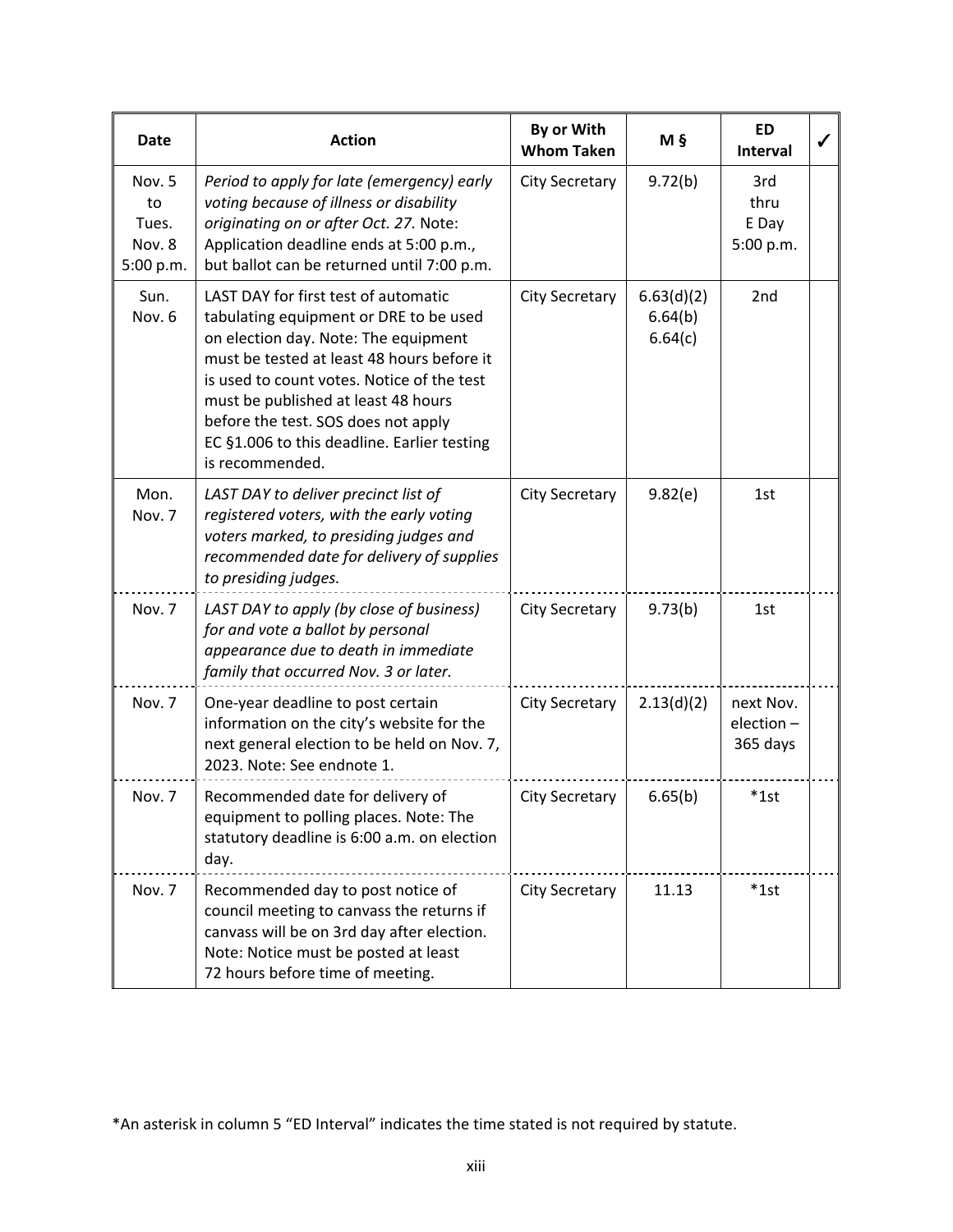| Date            | <b>Action</b>                                                                                                                                                                                                                                                                                                       | By or With<br><b>Whom Taken</b> | Μ§                     | <b>ED</b><br><b>Interval</b> |  |
|-----------------|---------------------------------------------------------------------------------------------------------------------------------------------------------------------------------------------------------------------------------------------------------------------------------------------------------------------|---------------------------------|------------------------|------------------------------|--|
| Tues.<br>Nov. 8 | ELECTION DAY.<br>Note: Polls are open 7:00 a.m. to<br>7:00 p.m.                                                                                                                                                                                                                                                     | <b>City Secretary</b>           | ch 10                  | E Day                        |  |
| Nov. 8          | 7:00 a.m. to 7:00 p.m. early voting clerk's<br>office must remain open for early voting<br>activities.                                                                                                                                                                                                              | <b>City Secretary</b>           | 10.13(c)               | E Day                        |  |
| Nov. 8          | 7:00 a.m. to 7:00 p.m., voting by sick or<br>disabled voters at main early voting place<br>(SOS Forms 5-38 & 5-27).                                                                                                                                                                                                 | <b>City Secretary</b>           | 9.71                   | E Day                        |  |
| Nov. 8          | During the day, at a time set by the<br>presiding judge of the EVBB, deliver early<br>voting ballots, etc., to early voting ballot<br>board. Note: The second key to ballot box<br>is delivered by chief of police or marshal.                                                                                      | <b>City Secretary</b>           | 9.57(a)<br>10.13(c)(1) | E Day                        |  |
| Nov. 8          | 5:00 p.m. deadline for late applications for<br>ballots from voters who became ill or<br>disabled Thur., Oct. 27 or later.                                                                                                                                                                                          | <b>City Secretary</b>           | 9.72(b)                | E Day                        |  |
| Nov. 8          | 7:00 p.m. deadline for receiving ballots<br>from voters who became ill or disabled<br>Thur., Oct. 27 or later.                                                                                                                                                                                                      | <b>City Secretary</b>           | 9.72(b)                | E Day                        |  |
| Nov. 8          | 7:00 p.m. first deadline for receiving early<br>voting mail ballots, except overseas and<br>armed forces ballots and certain ballots<br>placed for delivery before this deadline.<br>Note: After regular mail delivery, check<br>mailbox for early voting mail ballots. See<br>additional deadline on E Day +1 day. | <b>City Secretary</b>           | 9.50(a)<br>9.68        | E Day                        |  |
| Nov. 8          | Receive precinct records, voted ballots,<br>etc. Note: Chief of police or marshal<br>receives keys to ballot boxes containing<br>voted ballots.                                                                                                                                                                     | <b>City Secretary</b><br>Mayor  | 10.13(c)<br>10.32(d)   | E Day                        |  |
| Nov. 8          | PREPARE UNOFFICIAL TABULATION OF<br>RESULTS. Note: Presiding judge must notify<br>city secretary if counting will not be<br>complete by 2:00 a.m.                                                                                                                                                                   | <b>City Secretary</b>           | 10.34<br>10.32(b)      | E Day                        |  |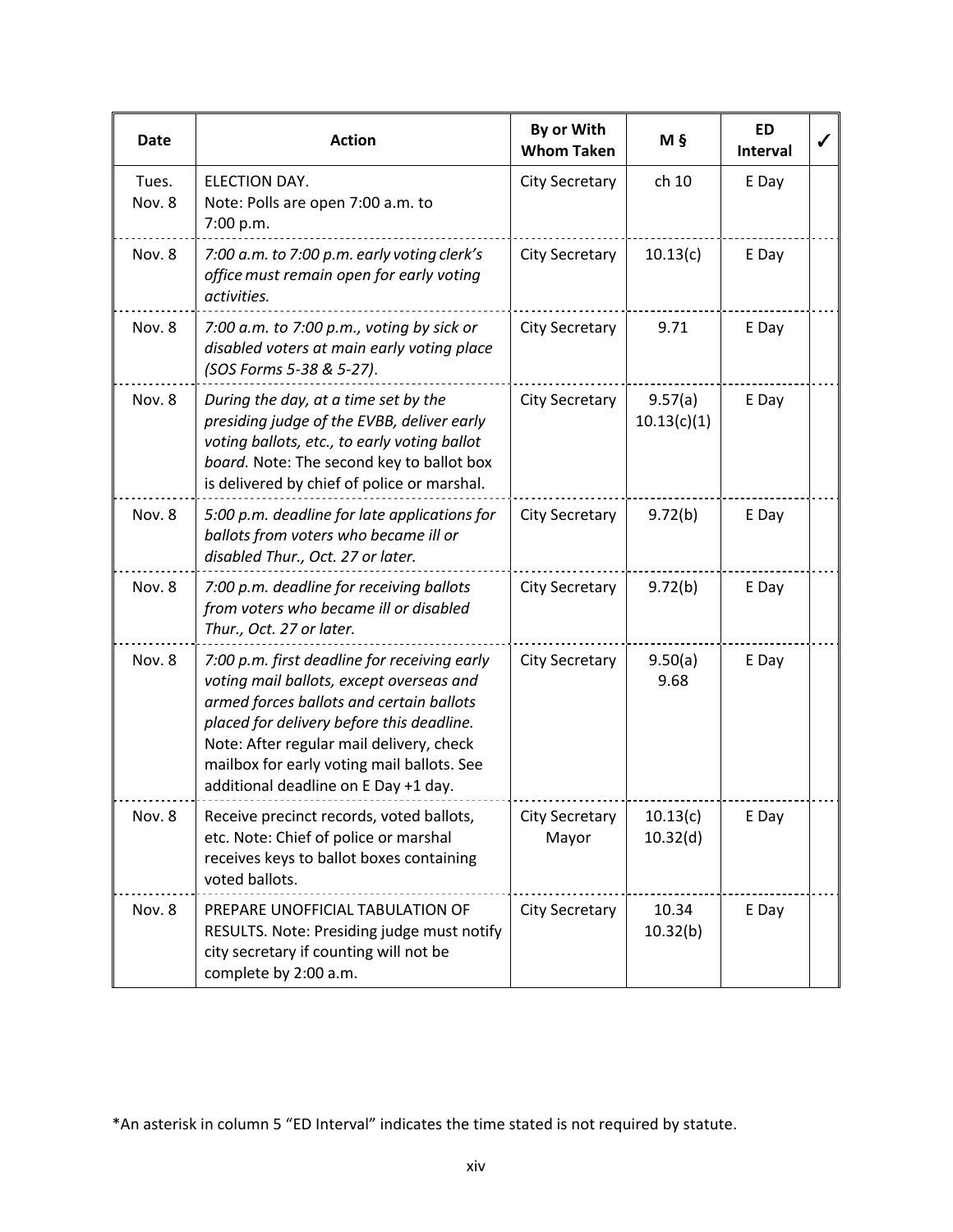| Date                             | <b>Action</b>                                                                                                                                                                                                                                                                                                                                                                                                                                                                                                              | By or With<br><b>Whom Taken</b>            | M §             | <b>ED</b><br><b>Interval</b> |  |
|----------------------------------|----------------------------------------------------------------------------------------------------------------------------------------------------------------------------------------------------------------------------------------------------------------------------------------------------------------------------------------------------------------------------------------------------------------------------------------------------------------------------------------------------------------------------|--------------------------------------------|-----------------|------------------------------|--|
| Wed.<br>Nov. 9                   | Second deadline for receiving mail ballots if<br>the delivery envelope arrives before<br>5:00 p.m. and has a cancellation mark<br>indicating it was placed for delivery at or<br>before 7:00 p.m. (local time for the place of<br>election). Note: This applies to voters who<br>applied for a ballot by mail and cast a by-<br>mail ballot from within the United States.                                                                                                                                                 | <b>City Secretary</b>                      | 9.50(a)<br>9.68 | $+1$                         |  |
| Nov. 9                           | FIRST DAY for public access to early voting<br>by mail applications and for mailed early<br>voting ballot materials, including those for<br>annual ABBMs. Note: Information on the<br>roster for a person who votes early voting<br>in person or who votes early by mail to be<br>available for public inspection and on the<br>County or City's website (or bulletin board<br>if there is no website) when information<br>on voters voting in person is entered on<br>the roster or when ballots by mail are<br>received. | <b>City Secretary</b>                      | 11.70(d)(2)     | $+1$                         |  |
| Nov. 9                           | LAST DAY to deliver provisional ballots to<br>voter registrar of each county in which city<br>is located.                                                                                                                                                                                                                                                                                                                                                                                                                  | <b>City Secretary</b>                      | 10.30(a)(2)     | $+1$                         |  |
| Fri.<br>Nov. 11                  | Recommended day to provide official<br>statement of elected officer (SOS Form<br>10-3) and oath of office (SOS Form 10-2)<br>to candidates who appear to have won or<br>may win. Note: These are provided at this<br>time for information. They must be signed<br>after the canvass.                                                                                                                                                                                                                                       | <b>City Secretary</b>                      | 11.20<br>11.21  | $*+3$                        |  |
| Nov. 11<br>to<br>Mon.<br>Nov. 21 | Period during which EVBB may meet to<br>count ballots received from outside the<br>United States if the early voting clerk<br>certifies that all ballots mailed from<br>outside the United States have been<br>received.                                                                                                                                                                                                                                                                                                   | <b>Early Voting</b><br><b>Ballot Board</b> | 11.03<br>9.50   | $+3$<br>thru<br>$+13$        |  |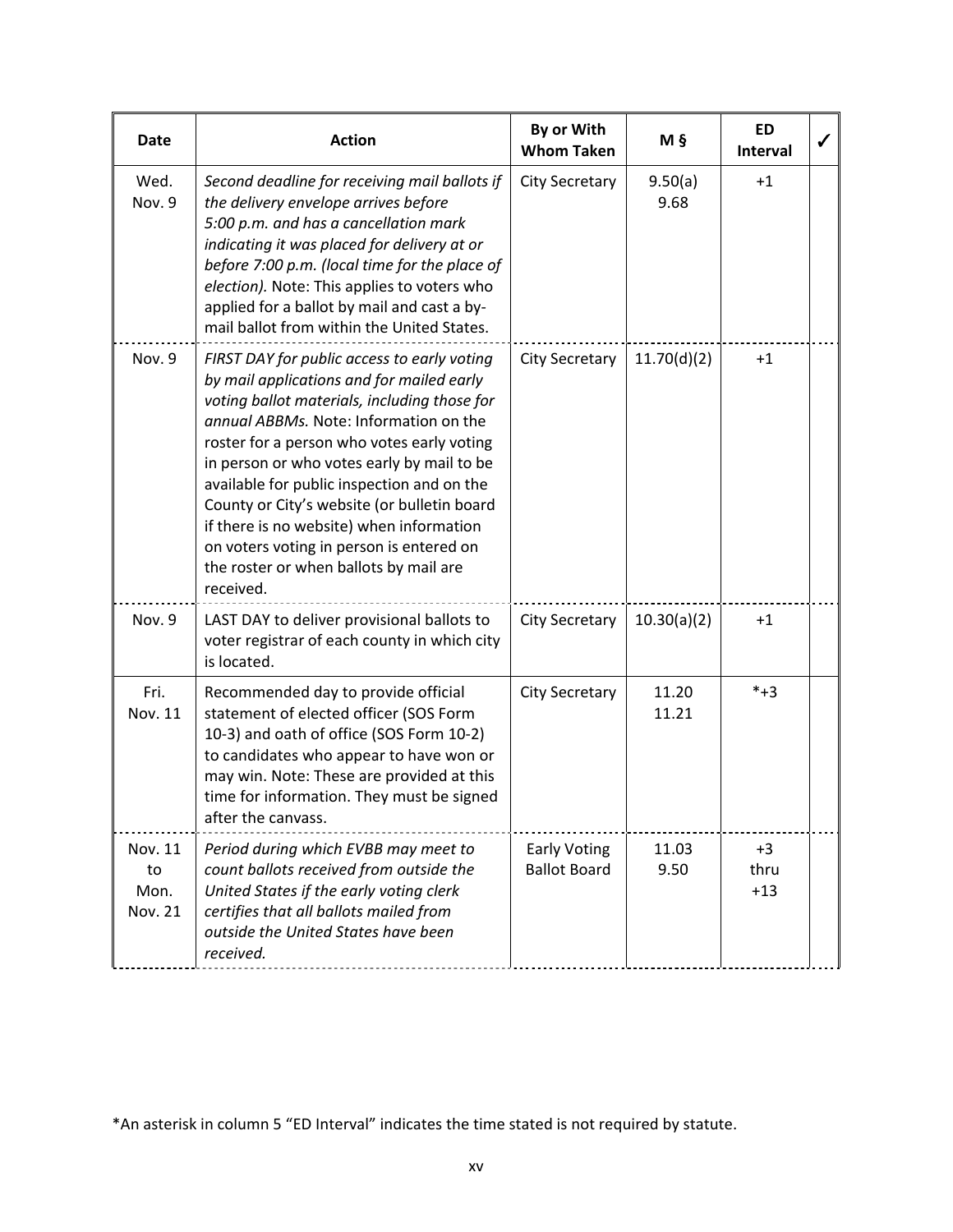| <b>Date</b>                              | <b>Action</b>                                                                                                                                                                                                                                                                                                                                                                         | By or With<br><b>Whom Taken</b>                                                                                | M §                         | <b>ED</b><br>Interval   | ✔ |
|------------------------------------------|---------------------------------------------------------------------------------------------------------------------------------------------------------------------------------------------------------------------------------------------------------------------------------------------------------------------------------------------------------------------------------------|----------------------------------------------------------------------------------------------------------------|-----------------------------|-------------------------|---|
| Nov. 11<br>to<br>Tues.<br><b>Nov. 22</b> | Period for official canvass. Note: Canvass<br>may occur only if all FPCA ballots have<br>been received, the EVBB has completed<br>the count of provisional ballots, and there<br>are no deficiencies in mailed ballot carrier<br>envelopes (certain deficiencies can be<br>cured up to 6th day after election day).<br>The period in May and Nov. of odd years is<br>E Day +3 to +11. | Mayor<br>(sets time)<br><b>City Secretary</b><br>(records<br>results)<br><b>City Council</b><br>(takes action) | 11.12<br>6.72               | $+3$<br>thru<br>$+14$   |   |
| Nov. 11<br>to<br>Tues.<br><b>Nov. 22</b> | Recommended period to complete report<br>of early votes cast for each candidate or<br>measure, by election precinct. Note: Must<br>occur before the canvass.                                                                                                                                                                                                                          | <b>City Secretary</b>                                                                                          | 11.04(b)                    | $*+3$<br>thru<br>$*+14$ |   |
| Nov. 11<br>to<br>Tues.<br><b>Nov. 22</b> | After canvass, recommended period to<br>issue certificates of election, except that if<br>a recount has been requested, the<br>certificate of election for that office may<br>not be issued until after the recount.                                                                                                                                                                  | Mayor                                                                                                          | 11.20                       | $*+3$<br>thru<br>$*+14$ |   |
| Nov. 11<br>to<br>Tues.<br>Nov. 29        | Period for partial manual count of<br>electronically counted ballots. Note: This<br>must begin no later than 72 hours after<br>the polls close on election day and be<br>completed by E Day +21.                                                                                                                                                                                      | <b>City Secretary</b>                                                                                          | 11.31                       | $+3$<br>thru<br>$+21$   |   |
| Mon.<br>Nov. 14                          | LAST DAY to receive a ballot from outside<br>the United States, from a non-military<br>voter, IF cancellation or receipt mark<br>indicates ballot was placed for delivery by<br>7:00 p.m. on election day. Note: Because<br>the deadline falls on Sun., it moves to<br>Mon. EC §86.007(d-1).                                                                                          | <b>City Secretary</b>                                                                                          | 9.50(b)(1)<br>9.68<br>11.02 | $+5$<br>$(+6)$          |   |
| Nov. 14                                  | LAST DAY to receive an FPCA ballot from a<br>member of the U.S. Armed Services,<br>Merchant Marines, or a spouse or<br>dependent of a member. Note: NO<br>cancellation or receipt mark showing date<br>placed for delivery is required on these<br>ballots.                                                                                                                           | <b>City Secretary</b>                                                                                          | 9.50(b)(2)<br>9.68<br>11.02 | $+6$                    |   |
| Nov. 14                                  | LAST DAY for provisional voter to present<br>ID to voter registrar or execute required<br>affidavit.                                                                                                                                                                                                                                                                                  | Voter                                                                                                          | 11.01(d)<br>6.21(f)<br>9.26 | +6                      |   |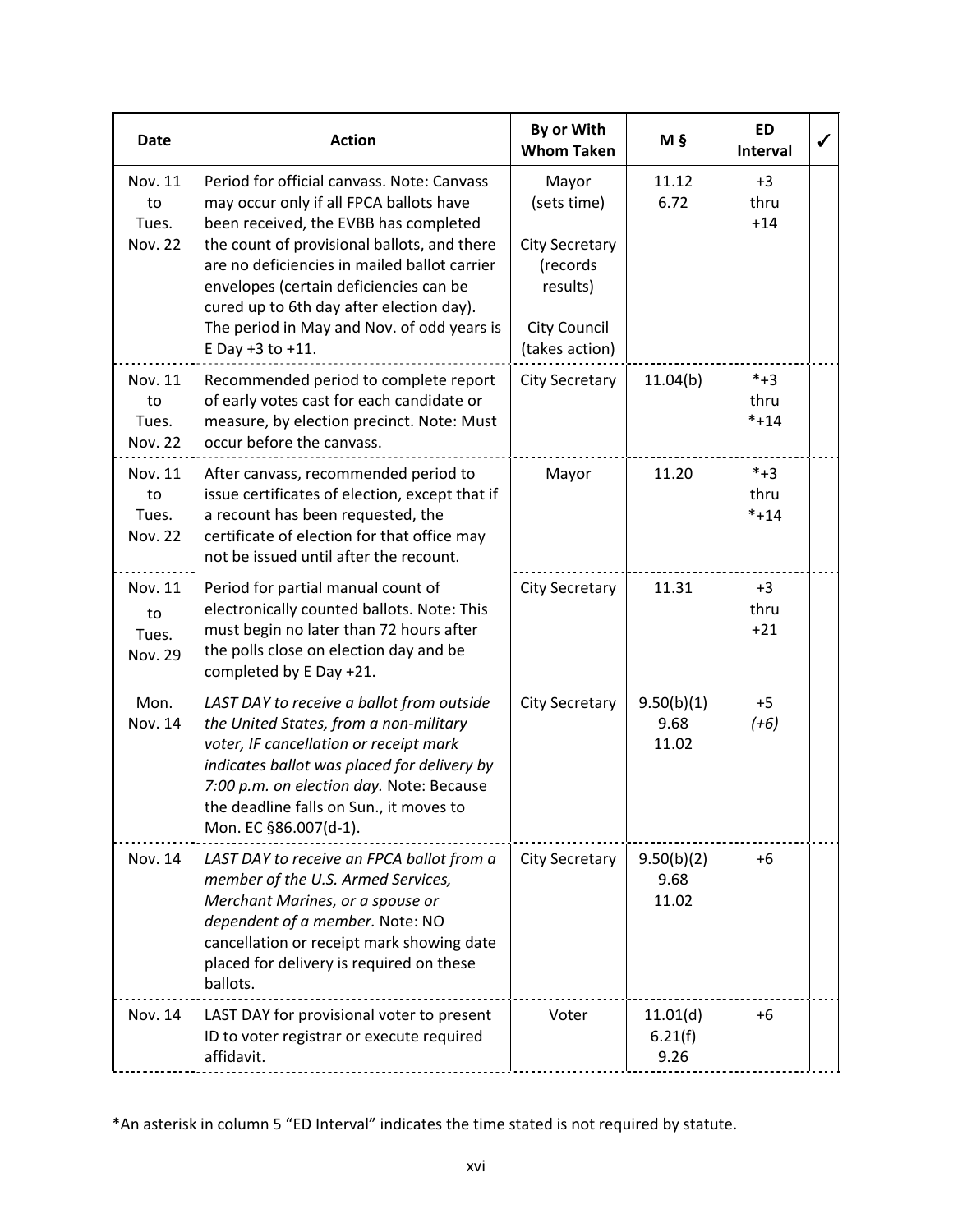| Date                                            | <b>Action</b>                                                                                                                                                                                                                                                                                                                                                                      | By or With<br><b>Whom Taken</b>            | M §         | <b>ED</b><br>Interval                     | ✔ |
|-------------------------------------------------|------------------------------------------------------------------------------------------------------------------------------------------------------------------------------------------------------------------------------------------------------------------------------------------------------------------------------------------------------------------------------------|--------------------------------------------|-------------|-------------------------------------------|---|
| Nov. 14                                         | LAST DAY for a vote-by-mail voter to cure<br>certain deficiencies in the carrier envelope.                                                                                                                                                                                                                                                                                         | Voter                                      | 6.72        | $+6$                                      |   |
| Nov. 14                                         | Type A elected officials may qualify and<br>assume duties of office. Note: LGC<br>§22.006 states the 5th day after election,<br>excluding Sundays. Because the 5th day<br>after a Tues. election is always a Sun., the<br>resulting day is the 6th day after election<br>day. Officials may not take office until the<br>canvass is complete unless the election<br>was cancelled. | Candidate<br>with<br><b>City Secretary</b> | 11.23(a)    | $+6$                                      |   |
| Tues.<br>Nov. 15                                | LAST DAY for voter registrar to complete<br>the review of provisional ballots.                                                                                                                                                                                                                                                                                                     | Voter<br>Register                          | 10.30(d)    | $+7$                                      |   |
| Nov. 15                                         | FIRST DAY a mailed ballot can be rejected<br>if the carrier envelope was not properly<br>executed, the signatures do not match, or<br>is missing a statement of residence.                                                                                                                                                                                                         | <b>Early Voting</b><br><b>Ballot Board</b> | 6.72        | $+7$                                      |   |
| Wed.<br>Nov. 16<br>to<br>Mon.<br><b>Nov. 28</b> | Period to order a runoff election, if<br>necessary. Note: This must occur no later<br>than the 5th day after the canvass.<br>Because the deadline falls on Sun., it<br>moves to Mon. Home-rule cities see<br>endnote 3.                                                                                                                                                            | City Council<br>or<br>Mayor                | 12.01(c)(2) | +8<br>thru<br>$+19$<br>$(+20)$            |   |
| Fri.<br>Nov. 18                                 | LAST DAY for presiding judge of EVBB to<br>mail notices of rejected mail ballots to<br>voters (SOS Form 5-42).                                                                                                                                                                                                                                                                     | Judge of EVBB                              | 11.03(a)    | $+10$                                     |   |
| Nov. 18<br>to<br>Fri.<br>Dec. 2                 | Period during which notice of disposition<br>of provisional ballots (SOS form 8-17)<br>must be mailed to voters. Note: EC §1.006<br>arguably does not apply to a timeframe<br>set by rule, 1 TAC 81.176(e).                                                                                                                                                                        | Judge of EVBB                              | 11.01(f)    | varies<br>by 10th<br>day after<br>canvass |   |
| Mon.<br><b>Nov. 21</b>                          | LAST DAY for the EVBB to convene for<br>counting the provisional ballots or any<br>mail ballots timely and properly received<br>after election day. Note: This deadline<br>applies only to November of even-<br>numbered years.                                                                                                                                                    | <b>Early Voting</b><br><b>Ballot Board</b> | 11.01(b)    | $+13$                                     |   |
| Tues.<br><b>Nov. 22</b>                         | LAST DAY for conducting the official<br>canvass of a Nov. election in even-<br>numbered years.                                                                                                                                                                                                                                                                                     | <b>City Council</b>                        | 11.12       | $+14$                                     |   |

<sup>\*</sup>An asterisk in column 5 "ED Interval" indicates the time stated is not required by statute.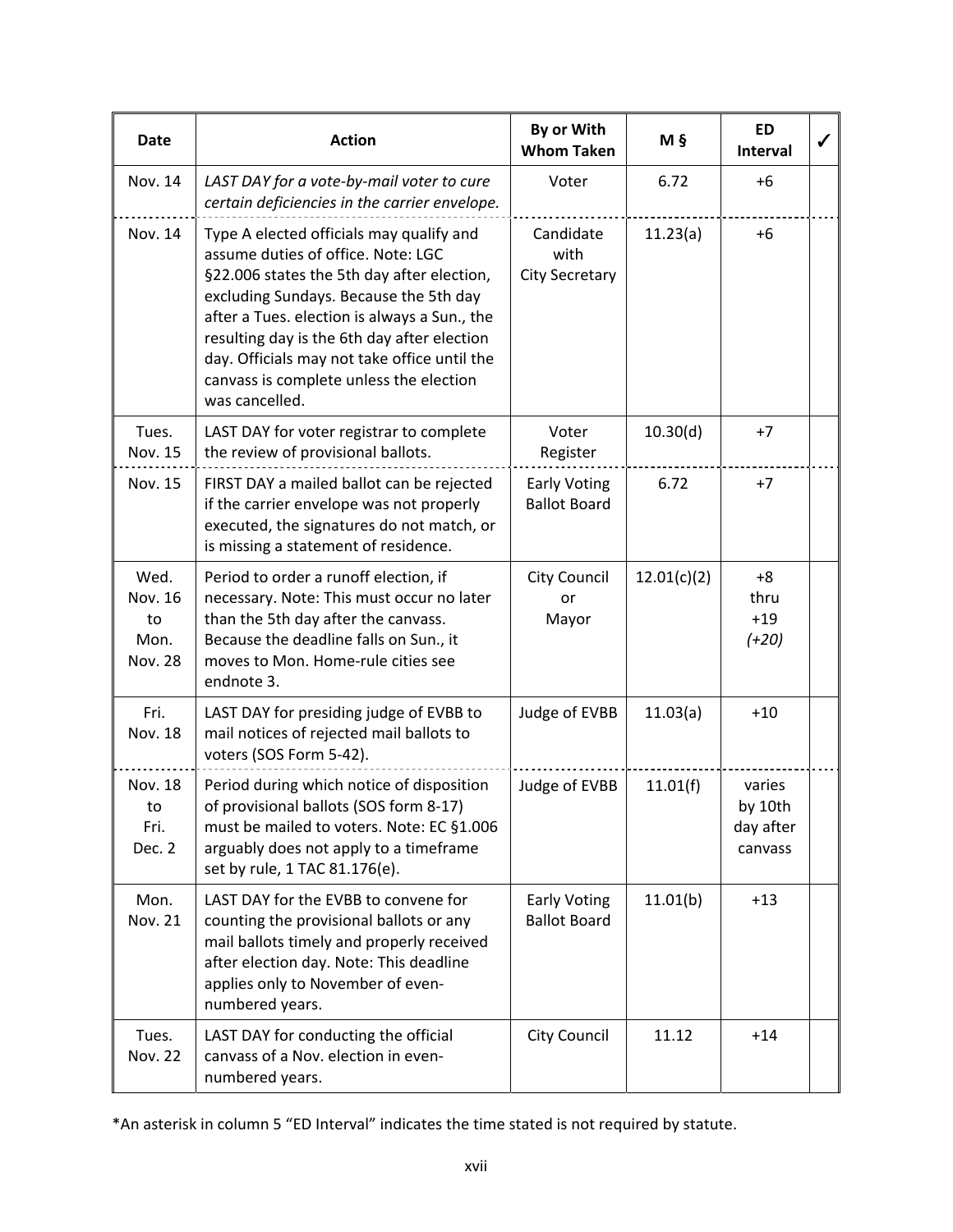| Date                                      | <b>Action</b>                                                                                                                                                                                                                                                                                                                                  | By or With<br><b>Whom Taken</b>            | M §                  | <b>ED</b><br><b>Interval</b>             |  |
|-------------------------------------------|------------------------------------------------------------------------------------------------------------------------------------------------------------------------------------------------------------------------------------------------------------------------------------------------------------------------------------------------|--------------------------------------------|----------------------|------------------------------------------|--|
| Wed.<br><b>Nov. 23</b>                    | Election records must be available in an<br>electronic format no later than this day,<br>for a fee of not more than \$50.00. Note:<br>Because the deadline falls on Sat., it<br>moves to Mon.                                                                                                                                                  | <b>City Secretary</b>                      | 11.70(c)             | $+15$<br>$(+16)$                         |  |
| Tues.<br><b>Nov. 29</b>                   | LAST DAY for mailing results of manual<br>count to secretary of state.                                                                                                                                                                                                                                                                         | <b>City Secretary</b>                      | 11.31(c)             | $+21$                                    |  |
| Thur.<br>Dec. 1<br>to<br>Fri.<br>Jan. $6$ | Possible period for runoff election<br>depending on date of official canvass.<br>Note: The order of the names on the<br>runoff ballot appears in the same order as<br>the general election ballot, so no ballot<br>drawing is required for the runoff ballot.<br>A home-rule charter may provide for a<br>different date when there is no tie. | <b>City Secretary</b><br>City Council      | 12.01(d)<br>12.02(e) | 20th-45th<br>day after<br>canvass        |  |
| Fri.<br>Dec. 2                            | LAST DAY for EVBB to mail notice of<br>outcome of provisional voter for<br>canvasses on the LAST DAY of period.                                                                                                                                                                                                                                | <b>Early Voting</b><br><b>Ballot Board</b> | 11.01(f)             | 10th day<br>after<br>canvass<br>deadline |  |
| Thur.<br>Dec. 8                           | LAST DAY Type A elected officials may<br>qualify and assume duties of office; if they<br>fail to qualify by this day, the office is<br>considered vacant.                                                                                                                                                                                      | Candidate<br>with City<br>Secretary        | 11.23(a)             | $+30$                                    |  |
| Mon.<br>Dec. 19                           | LAST DAY of mandatory office hours.<br>Note: Because the deadline falls on Sun., it<br>moves to Mon.                                                                                                                                                                                                                                           | <b>City Secretary</b>                      | 6.80(a)              | $+40$<br>$(+41)$                         |  |
| Sun.<br>Jan. 8,<br>2023                   | FIRST DAY for transfer of voted ballots<br>from the locked ballot box to another<br>secure container. Note: It is<br>recommended not to move this weekend<br>deadline.                                                                                                                                                                         | <b>City Secretary</b>                      | 11.70(e)             | $+61$                                    |  |
| Mon.<br>Jan. 16,<br>2023                  | LAST DAY for timely filing of semiannual<br>report of contributions and expenditures.<br>Note: Because the deadline is Sun., it<br>moves to Mon.                                                                                                                                                                                               | <b>City Secretary</b>                      | 3.12(b)              | Jan. 15                                  |  |
| Mon.<br>Sept. 8,<br>2024                  | LAST DAY of preservation period for<br>ballots and other precinct election records<br>of city election, except for candidate<br>applications.                                                                                                                                                                                                  | <b>City Secretary</b>                      | 11.71(c)             | day after<br>$+22$<br>months             |  |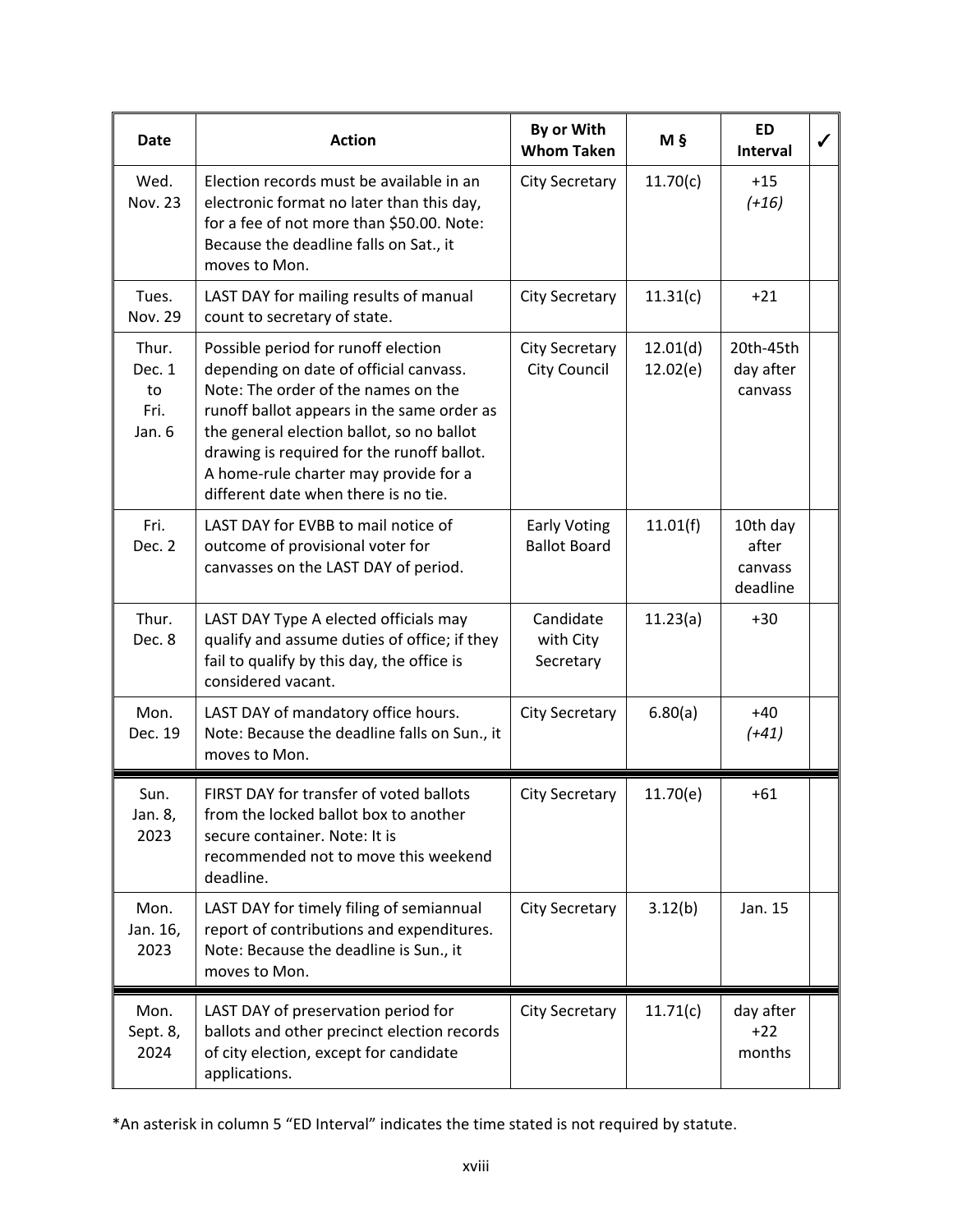| Date                    | <b>Action</b>                                                                           | By or With<br><b>Whom Taken</b> | M <sub>5</sub> | ED<br>Interval        |  |
|-------------------------|-----------------------------------------------------------------------------------------|---------------------------------|----------------|-----------------------|--|
| Sat.<br>Nov. 9,<br>2024 | LAST DAY of preservation period for<br>candidate applications and certain<br>petitions. | City Secretary                  | 11.71(d)       | day after<br>+2 years |  |

## **Endnotes**

- 1. The following information must be posted on a city's website [M §2.13(d)(2)], if the city maintains a website [M §1.53]: (1) the city's contact information, including a mailing address, telephone number, and e‐mail address; (2) each elected officer of the city; (3) the date and location of the next election for officers of the city; (4) the requirements and deadline for filing for candidacy of each elected office of the city for the next election (posted one year prior to the date of that election); (5) notice of city council meetings; and (6) minutes of city council meetings. A city with population of less than 5,000 located in a county with population of less than 25,000 does not have to post (5) and (6) [GC §2051.201].
- 2. The city's governing body may choose to conduct a mock student election under EC §276.007. The major steps taken for a general election should be taken for a student election. The student election may be held on the first day before the election, but results must not be published until after the polls close on election day.
- 3. Follow home‐rule city's charter provision, if any.
- 4. If a candidate on the ballot dies on or before the filing deadline, the City Secretary MAY choose to remove the candidate from the ballot, in which case, the filing deadline is extended 5 days. If that extended filing deadline for filing falls on a weekend or holiday, it moves to the next business day. Withdrawal deadlines after the extended filing deadlines will be impacted.
- 5. See Texas Ethics Commission rules [1 TAC §18.31] for the full list of 2022 threshold reporting dollar amounts. The following is a summary of the most common ones [M Ch. 3]:

| <b>Election</b><br>Code §     | <b>Threshold Description</b>                                                                                                                                       | Original<br><b>Amount</b> | 2021<br><b>Amount</b> | 2022<br><b>Amount</b> |
|-------------------------------|--------------------------------------------------------------------------------------------------------------------------------------------------------------------|---------------------------|-----------------------|-----------------------|
| 253.031(b)                    | <i>PAC</i> : amount of contributions or<br>expenditures permitted before<br>appointment of treasurer is required.                                                  | \$500                     | \$910                 | \$920                 |
| 254.036                       | Electronic Filing Exemption: amount at or<br>below which a filer may qualify.                                                                                      | \$20,000                  | \$28,420              | \$28,800              |
| 254.095                       | Local officeholders, contributions:<br>amount over which reporting is required.                                                                                    | \$500                     | \$930                 | \$940                 |
| 254.181<br>254.182<br>254.183 | Candidate or specific-purpose PAC.<br><i>modified reporting: contribution or</i><br>expenditure amount at or below which<br>filers may avoid pre-election reports. | \$500                     | \$930                 | \$940                 |